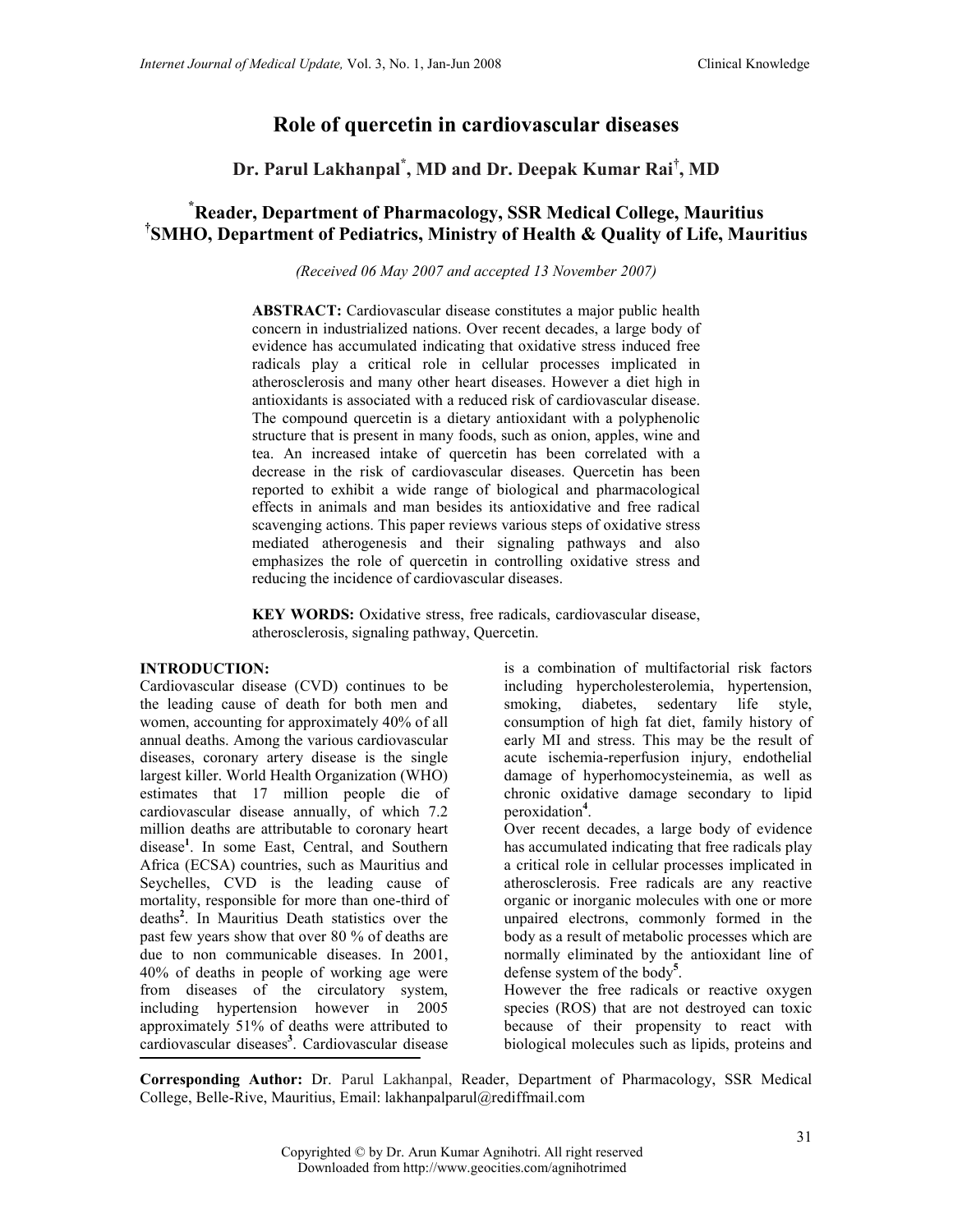DNA may cause oxidative-stress induced damage. Excessive production of ROS, outstripping endogenous antioxidant defense mechanisms, is referred to as oxidative -stress<sup>6</sup>. Accumulated evidence has shown that reactive oxygen species are also the important mediators of cell signaling events such as inflammatory reactions (superoxides) and the maintenance of vascular tone (nitric oxide).However the overproduction of ROS such as superoxide has been associated with the pathogenesis of variety of diseases including cardiovascular diseases, diabetes, cancers, Alzheimer's disease, retinal degeneration, ischemic dementia and other neurodegenerative disorders and ageing<sup>7,8,9</sup>.

Large numbers of studies have been conducted so far, showing the contributive role of quercetin to prevent cardiovascular diseases $10-14$ . This

article will review the process of oxidative stress mediated atherogenesis and their signaling pathway through which they relate to the cardiovascular diseases. The role of various antioxidative therapies with more emphasis on "Quercetin"- a flavonoid will be discussed.

#### OXIDATIVE STRESS AND ATHEROGENESIS:

Figure  $1^{15}$  demonstrates various steps where oxidative stress could be involved in atherogenesis. In general, increased production of ROS may affect four fundamental mechanisms that contribute to atherosclerosis: endothelial cell dysfunction, vascular smooth muscle cells (VSMC) growth, monocyte migration and oxidation of LDLs (ox LDL)<sup>16,17</sup> .



Figure  $1^{15}$ : Oxidative stress affects four fundamental mechanisms that contribute to atherogenesis (I) oxidation of LDL to form ox –LDL (II) endothelial cell dysfunction (increased release of MCP-1, MMPs, increased expression of VCAM-1, ICAM-1 and LOX-1, decreased activity of NO, platelet aggregation) (III) vascular smooth muscle cells migration and proliferation (IV) monocyte adhesion and migration and foam cell development.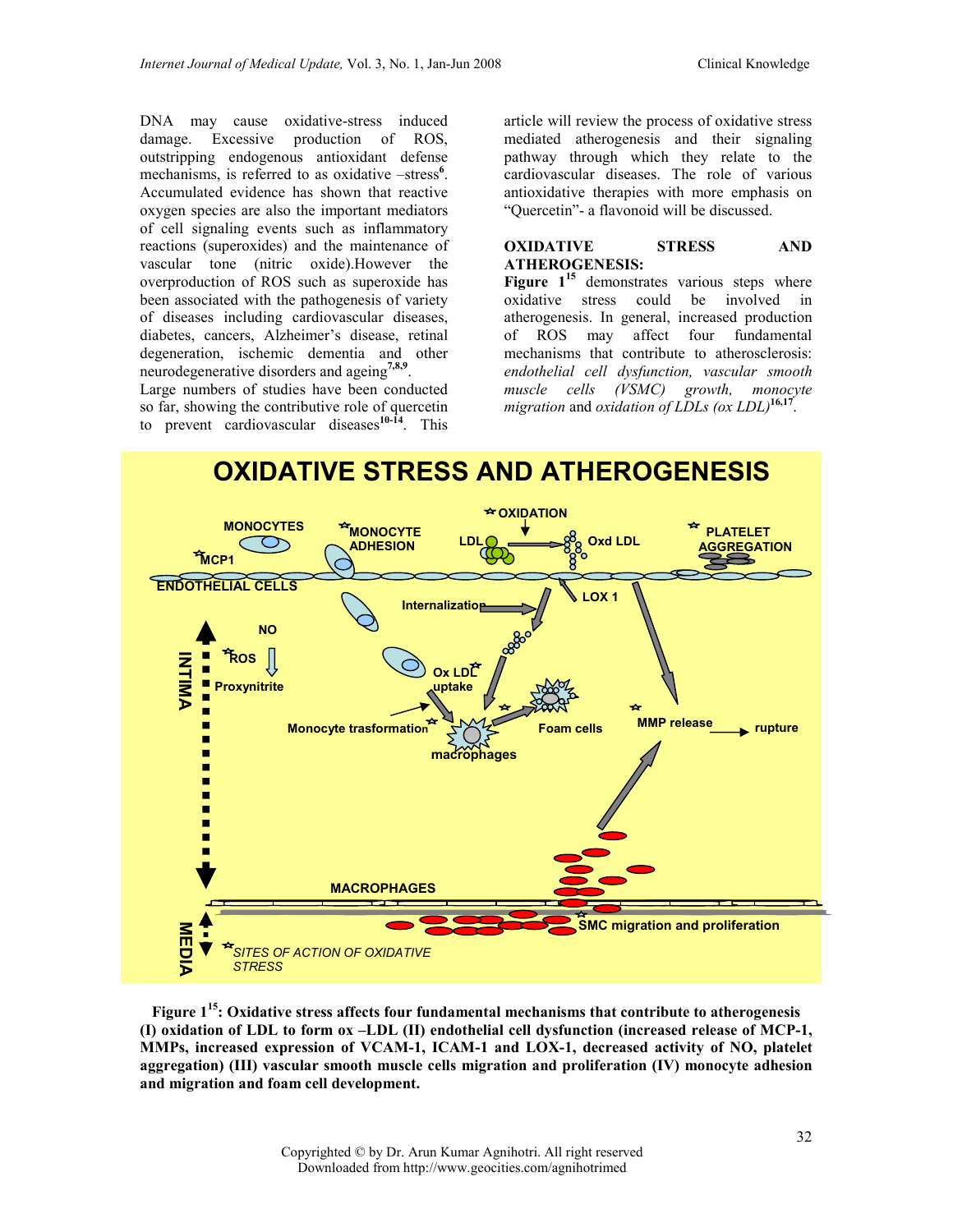Endothelial cell dysfunction: Risk factors Including hyperlipidemia, hypertension, diabetes, smoking, all are associated with the overproduction of ROS or increase oxidative stress. They are considered to be major factors pf the pathogenesis of endothelial dysfunctions and markers of unfavorable cardiovascular prognosis<sup>18</sup>.

Endothelial dysfunction is associated with an increased risk of cardiovascular events. There have been at least eight studies involving over 1500 subjects and all indicate that endothelial  $dy$ sfunction has prognostic value<sup>19-26</sup>. Endothelial dysfunction is characterized by reduction of the bioavailability of vasodilators, in particular nitric oxide (NO), whereas endothelin-derived contracting factors are increased<sup>27</sup>. This imbalance leads to the impairment of endothelium–dependant vasodilatation which represents the functional characteristics of endothelial dysfunctions. On the other hand, endothelial dysfunctions aside from denoting impaired endothelium dependant vasodilatation also comprises a specific state of endothelial activation, which is characterized by a proinflammatory, proliferative and proinflammatory, proliferative and procoagulatory milieu that favors all the stages of atherogenesis<sup>28</sup>.

Vascular smooth muscle cells (VSMC) growth: Proliferation of vascular smooth muscles is a characteristic feature of atherosclerosis and ROS can induce vascular SMC growth. The increase in SMC growth by ROS occurs as a result of stimulation of the expression of fibroblast growth factors (FGF) and fibroblast growth factor receptor-1 FGFR-1), Insulin like growth factor-1(IGF-1), Insulin like growth factor -1 receptor (IGF-1R) as well as epidermal growth factor receptor  $(EGFR)^{29-32}$ . Also there is increasing evidence that ROS generation, via NADPH oxidase activation plays a critical role in Ang II-induced vascular SMC proliferation and hypertrophy<sup>33</sup>. Several studies showed that very large amount of ROS may even induce vascular SMC death by either apoptosis or necrosis $34$ .

Monocyte migration: Increase adhesion of monocytes to endothelial cells has also been linked to the development and progression of atherosclerosis in humans. One study has shown that the effect of increased concentration of glucose (as in diabetes; important risk factor of CVD) on monocyte adhesion to endothelial cells

is due to increased production of  $ROS<sup>35</sup>$ . A number of studies have shown that ROS unregulated the expression of intracellular adhesion molecules-1  $(ICAM-1)^{31}$ , vascular cell adhesion molecule-1(VCAM-1) $^{36,37}$ , monocyte chemoattractant protein-1  $(MCP-1)^{38}$ , Pselectin<sup>39</sup>, L-selectin<sup>40</sup>, E-selectin<sup>35</sup> and platelet endothelial cell adhesion molecule-1 (PECAM- $1)^{41}$  in vascular endothelial cells.

Oxidation of LDLs (ox- LDL): A large body of literature has confirmed a central proatherogenic role of  $ox$ -LDL in vascular cells<sup>42-45</sup>. Increasing evidence has shown that ox-LDL is not only a marker of oxidative stress, but itself can induce oxidative stress in vascular tissues<sup>46,47</sup>. It has been recently shown that ox-LDL induces proatherosclerotic NADPH oxidase expression and superoxide anion formation in human vascular endothelial cells $48$ , and this may be one of the mechanism by which ox-LDL stimulates ROS generation and the resultant endothelial dysfunctions as well as atherosclerosis. Strong evidence in favor of pro-atherosclerotic role for ox-LDL comes from a number of studies demonstrating the noxious effects of ox-LDL on various components of arterial wall. For example ox-LDL causes activation of endothelial cell lining the arterial wall, resulting in the expression of several adhesion molecules that facilitate the adhesion of<br>monocytes/macrophages<sup>42</sup>.  $Ox-LDL$  also monocytes/macrophages<sup>42</sup>. Ox-LDL also activates inflammatory cells and facilitates the release of number of growth factors from monocytes/macrophages<sup>43,44</sup>. Vascular SMCs exhibit intense proliferation when exposed to ox- $LDL<sup>42</sup>$  and also enhances the formation of matrix metalloproteinase (MMPs) in vascular endothelial cells and fibroblasts, thus setting the stage wherein oxidative stress leads to rupture of a soft plaque<sup>45</sup>. In addition  $ox$ -LDL up regulates the expression of endothelial receptors LOX-1 and other scavenger receptors mainly expressed on macrophage/monocyte. The increased expression of these receptors is responsible for the uptake of ox-LDL and the formation of foam cells, which is an early step in atherogenesis. Angiotensin II (Ang II) enhances the uptake of ox-LDL and biosynthesis of cholesterol in macrophages, leading to the formation of foam cells49,50. Angiotensin II up regulates LOX-1 gene and protein expression in cultured human coronary artery endothelial cells and enhances the noxious effects of  $ox-LDL^{49}$ .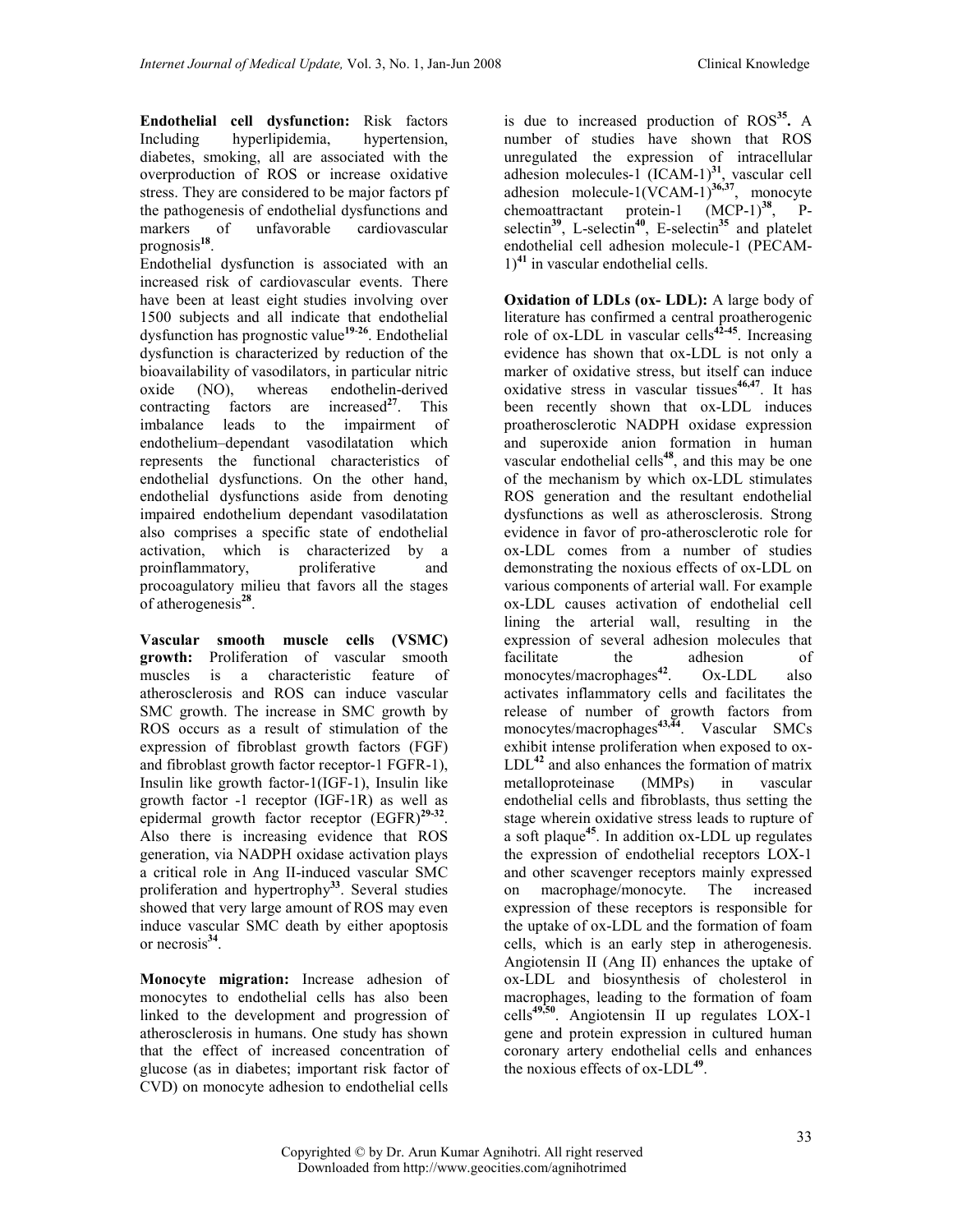#### OXIDATIVE- SRESS MEDIATED SIGNALING PATHWAY:

Although the observations discussed above implicate oxidative-stress induced ROS as a stimulus for the expression and release of several pro-atherogenic and inflammatory mediators, little is known regarding the specific intracellular signaling pathways by which ROS  $act^{50}$ . It is increasingly suggested that signaling in response to pro-atherogenic agents requires ROS<sup>51</sup>. Proatherogenic agents comprise a large variety of molecules. For examples cytokines, including tumor necrosis factor-γ (TNF-γ), interferon-γ (IFN- $\gamma$ ), interleukin-1,-6 (IL-1, IL-6), and angiotensin II  $(Ang \text{II})$ ,<sup>52–54</sup> stimulate intracellular generation of ROS. High levels of low-density lipoprotein (LDL), especially in the form of oxidized low-density lipoprotein (ox-LDL), have also been shown to increase intracellular ROS generation<sup>55</sup>. In addition, growth factors, such as platelet-derived growth factor (PDGF) and epidermal growth factor (EGF) as well as vascular endothelial growth factor (VEGF), and hormones, such as insulin, all greatly induce intracellular ROS generation<sup>56,57</sup>.

Some recent studies suggest that the function and activity of intracellular signals are regulated by ROS. These studies link the cellular oxidative state to specific mitogen-activated protein kinases (MAPKs), such as  $p38$  kinase<sup>49</sup> and to extracellular signal-regulated kinase 1/2 (ERK  $1/2$ ),<sup>56</sup> as well as the cJun N-terminal kinase  $(JNK)^{57}$  signaling pathway. MAP kinase activation regulates cell differentiation, growth and apoptosis through phosphorylation of downstream target proteins and activation of transcription factors. Ang II and endothelin-1 are other activators of MAP kinases in VSMC and are believed to cause vascular remodeling<sup>58,59</sup>. Interestingly, Ang II potently activates ERK1/2 and p38; however, only p38 is sensitive to both inhibition of NADH/NADPH oxidase activity and catalase overexpression in VSMC<sup>60,61</sup>. Vasoactive peptide endothelin-1 stimulated proliferation of human coronary artery smooth muscle cells occurs through the activation of ERK1/2 and transcription factor activator protein-1  $(AP-1)^{59}$ . It was also reported that MAP kinase mediated the increase in LOX-1 expression in endothelial cells $<sup>62</sup>$ .</sup>

Although MAPK plays a central role in ROSmediated signal transduction in cardiovascular diseases, other protein kinases are also involved in ROS-mediated changes in vascular cells<sup>63</sup>. Protein tyrosine kinases are among the

intracellular mediators that may be rapidly activated by many stimuli including ROS. Several tyrosine kinases are activated by ROS, and the Src family of kinases has been most frequently described<sup>63</sup>.

Phospholipases may also be activated by  $ROS^{63}$ . At least three important phospholipases have been shown to be activated by ROS in vascular cells, including phospholipase  $A2$ ,<sup>64</sup> cells, including phospholipase<br>phospholipase  $C^{65}$  and phospholip phospholipase  $C^{65}$  and phospholipase  $D^{66}$ . Phospholipase A2 is similarly activated by increase in intracellular calcium caused by ROS. It is important to note that many lipids generated by phospholipase A2 may themselves generate ROS through the action of monooxygenases. Phospholipase C is a calcium dependent phospholipase that hydrolyzes PIP2 to generate IP3 and diacylglycerol. Although there are no published findings to suggest that ROS directly activate phospholipase C, generation of ROS may be an early event in growth factordependent signaling and activation of phospholipase C. Phospholipase D has been shown to be stimulated by  $H_2O_2$ , fatty acid hydroperoxides, and 4-hydroxynonenal in endothelial cells. Further studies are required to elucidate the mechanisms by which phospholipases are activated<sup>63</sup>.

In addition to regulating enzyme activity, ROS participate in signal transduction by generating classic second-messengers (calcium and lipid mediators) that transmit signals to intracellular mediators in both the cytoplasm and nucleus<sup>63</sup>. Other important mediators of the ROS-sensitive signaling pathway are small G proteins. Based on experiments with recombinant p21 Ras in vitro, it was shown that ROS directly promote guanine nucleotide exchange on  $p21$  Ras<sup>67</sup>. This leads to an increased population of active p21 Ras-GTP, resulting in increased availability of p21 Ras to its downstream targets<sup>68</sup>.

The final step in the ROS-mediated signaling pathway usually involves the activation of transcription factors, which are proteins that are transported to the nucleus upon activation and trigger target gene expression. Nuclear factor-κB (NF-κB) is an inducible transcription factor that is a likely target for ROS signal transduction. The recognition sequence for NF-κB is present in genes, such as E-selectin, VCAM-1 and ICAM-1, whose expression causes monocyte adhesion to endothelial cells.<sup>69</sup>

In addition to NF-κB, activator protein-1 (AP-1) also appears to be activated by ROS. Regulation of AP-1 by ROS has been shown to involve p38 MAPK and ERK1/2 as well as JNK in vascular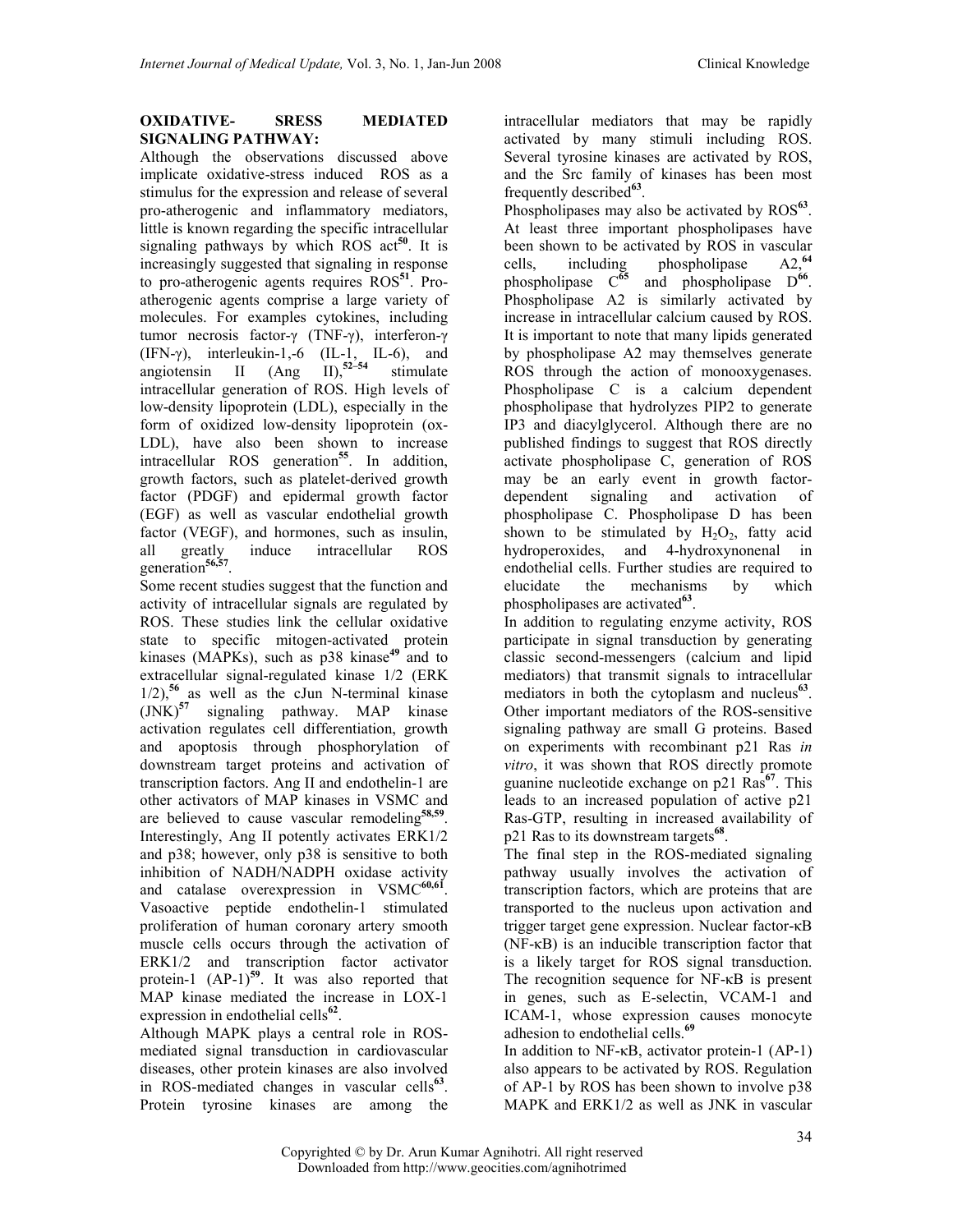SMCs<sup>70</sup>. Other transcription factors such as hypoxia-inducible factor-1 (HIF-1) and early growth response-1 (Egr-1) may also be involved in ROS-mediated pro-atherogenic events in

vascular SMCs and endothelial cells $71,72$ . Figure 2<sup>15</sup> outlines the ox-LDL and Ang II-induced ROS signaling pathways.



Figure  $2^{15}$ : Both Ang II and ox-LDL may induce oxidative stress in endothelial cells by activating their specific receptors: AT1R and LOX-1. The increased ROS, produced from NADPH oxidase, may activate phospholipases (PLA2, PLC and PLD), mitogen- activated protein kinases (p38 kinase, ERK1/2 and JNK), and tyrosine kinase leading to the activation of transcription factors such as NFĸB, AP-1, HIF-1 and Egr-1, resulting in the expression of target genes including leucocyte adhesion molecules, metalloproteinases and AT1R as well as LOX-1.

#### ANTIOXIDATIVE THERAPIES:

Given that oxidative stress plays a pivotal role in the pathogenesis of cardiovascular diseases, it is not surprising that antioxidant therapies are one of the most effective and promising strategies against atherogenesis. To date, there are at least five groups of anti-atherosclerotic agents that have exhibited anti-oxidant effects, albeit to

varying degrees<sup>73</sup> (1) probucol; (2) HMG-CoA reductase inhibitors; (3) AT1R blockers and ACE inhibitors; (4) peroxisome proliferatoractivated receptor-γ (PPAR-γ) ligands; (5) vitamins C, E and Bioflavonoids.

Probucol is a modestly potent LDL-lowering agent with powerful anti-oxidant properties that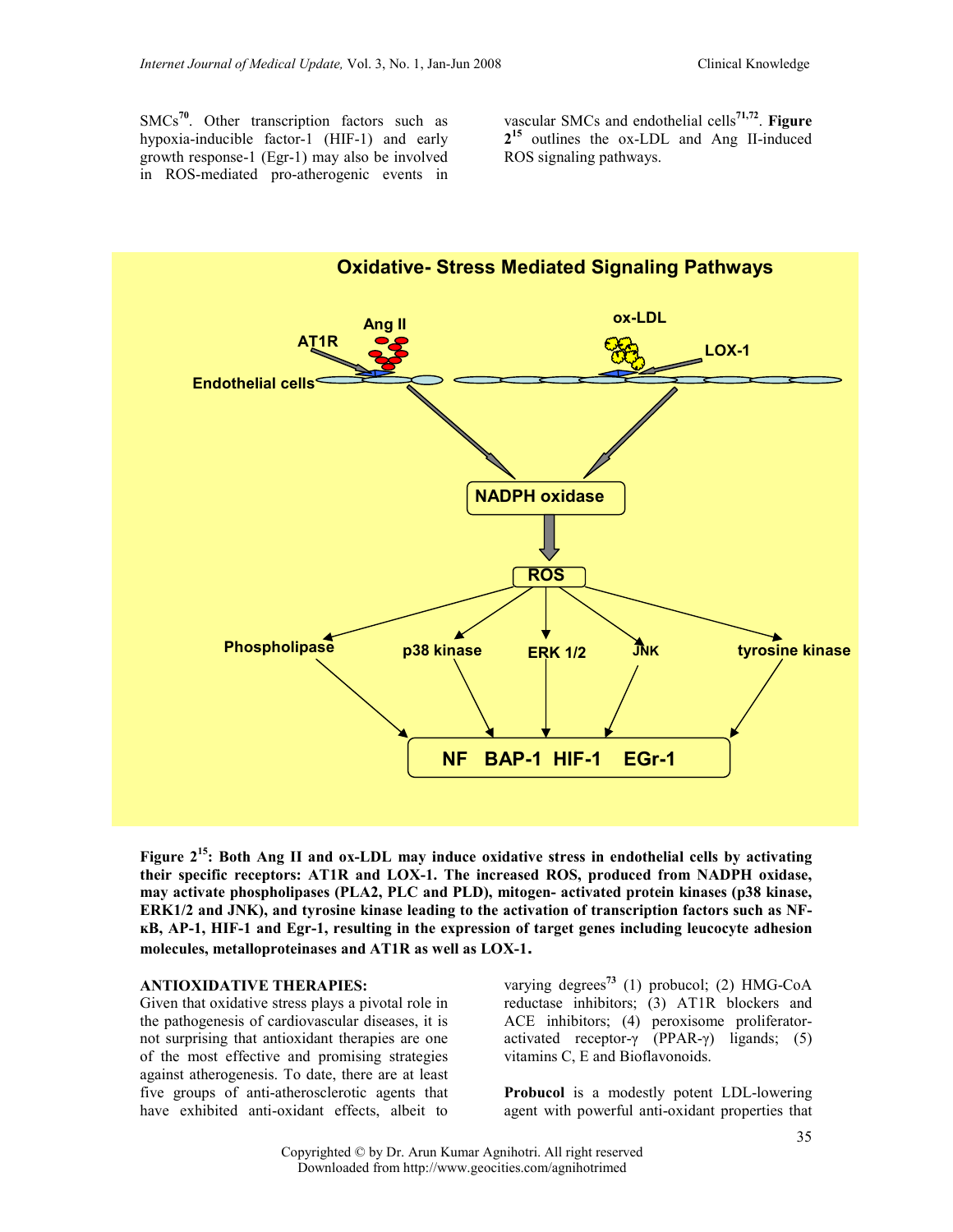effectively inhibits the oxidative modification of LDL independent of its lipid lowering effect and also inhibits VCAM-1 and MCP-1 expression and inhibits human aortic SMC proliferation as well as atherogenesis<sup>74.</sup>

HMG-CoA reductase inhibitors, also known as statins, are potent lipid-modifying agents. There is overwhelming evidence from clinical studies that reducing plasma LDL levels with statins results in a markedly lower risk of cardiovascular events related to atherosclerosis<sup>75</sup>. Recent studies in patients with established CAD show that these agents can cause a modest regression of atherosclerotic lesions. It has been suggested that the anti-atherosclerotic effect of statins may be independent of their LDL-lowering effect, among which is their ability to decrease ROS generation.<sup>76, 77</sup>

AT1R blockers and ACE inhibitors are widely used to treat patients with hypertension and/or congestive heart failure by blocking the effect of Ang II or its formation. Recent studies show that Ang II is also a strong stimulus for ROS generation and AT1R blockers as well as ACE inhibitors inhibit the expression of proatherogenic factors by decreasing ROS production in vascular endothelial cells and in animal models.78, 79.

Peroxisome proliferator-activated receptor-γ (PPAR-γ) ligands, a member of the nuclear receptor super-family, were initially developed to affect glucose and lipid metabolism. These agents, such as rosiglitazone and pioglitazone, are widely used in the treatment of type II diabetes. Recently, PPAR-γ ligands have been identified as potent anti-oxidants.<sup>80</sup>  $Bv$ suppressing NADPH oxidase expression and reducing intracellular ROS production, these agents inhibit the expression of several proatherogenic proteins and apoptosis in vascular endothelial cells and  $SMCs<sup>81, ^{62}</sup>$ . Experimental studies show that thiazolidinedione, a potent PPAR-γ ligand, reduces the size and number of atherosclerotic lesions in the vessel wall by modulating foam cell formation and inflammatory responses of macrophages<sup>83.</sup> A recent study<sup>84</sup> shows a significant vascular protective effect of PPAR-γ ligand rosiglitazone in hypercholesterolemic rabbits, most likely due to the attenuation of oxidative stress. This endothelial protective effect of rosiglitazone may reduce leukocyte accumulation in vascular walls and contribute to its antiatherosclerotic effect.

The other ligand, pioglitazone, decreases TNF-αmediated apoptosis in human coronary artery endothelial cells by reducing ROS formation<sup>85.</sup> Thus, PPAR-γ ligands have the potential for the treatment of atherosclerosis and type II diabete<sup>86</sup>

Vitamins E and C have been demonstrated to reduce the progression of atherosclerosis in animal models $^{87}$ ,  $^{88}$  but this effect is not consistently observed. Clinical studies show that while these anti-oxidant vitamins do not reduce endpoints related to atherosclerosis, they improve endothelial function by increasing local NO bioavailability and, therefore, endotheliumdependent vasodilation. 89

Bioflavonoids, which are polyphenolic compounds, are believed to be beneficial for the prevention and treatment of atherosclerosis and cardiovascular diseases. Recently, much interest in flavonoids has been generated from the findings of the French paradox<sup>90</sup>. This paradox refers to the correlation of a high-fat and highcholesterol diet with a lower incidence of coronary heart disease found in Mediterranean cultures. It has been shown that the French paradox may be attributable to regular consumption of red wine and that the unique anti-atherogenic effects of red wine reside in the action of polyphenols. Alongside the French paradox, the REGICOR Study has shown another paradox in the Mediterranean area: a high prevalence of cardiovascular risk factors with low incidence of myocardial infarction in the population of Girona, Spain. The antioxidant effects associated with olive oil consumption could explain part of this Mediterranean Paradox<sup>91,92</sup>. Quercetin-derived compound hydroxytyrosol possesses high antioxidant property, decreases the susceptibility of LDL to  $oxidation^{93,94,95}$ .

Many others epidemiological studies also suggest that flavonoid-rich diets high in fruits and/or vegetables reduce the risk of coronary heart disease<sup>96,97,98</sup>. Based on a review of more than 250 observational studies fruits and vegetables were reported to be important source of flavonoids, beneficial in the prevention of cancer and cardiovascular disease<sup>99</sup>. Cardiovascular deaths were reduced by 16% (8,000 deaths annually) by increasing the current 250 g of fruits and vegetables per day to 400 g per day in the Dutch general population<sup>99</sup>.

In the Zutphen Elderly Study, researchers evaluated the diets of 805 Danish men between the ages of 65 and 84. The subjects were then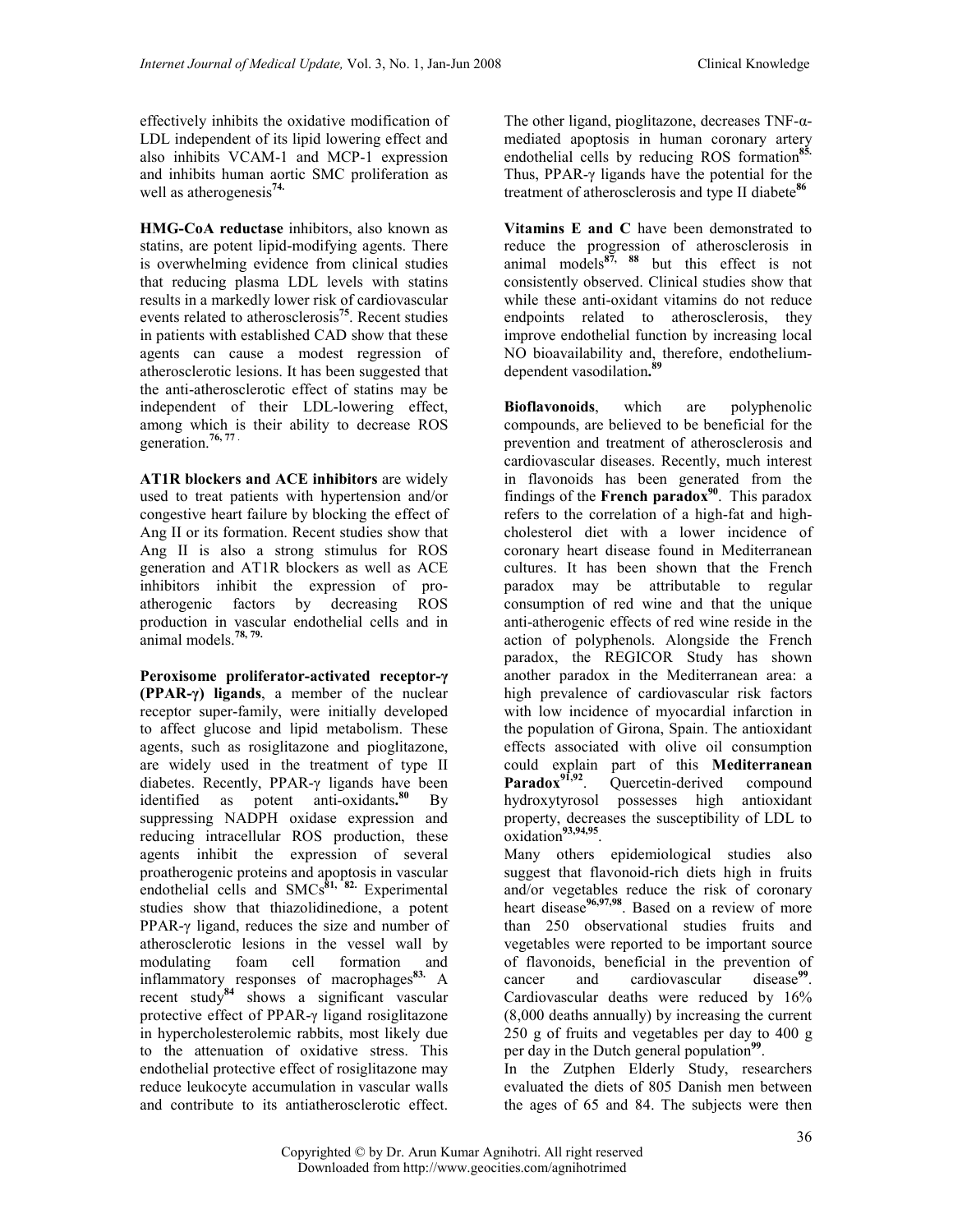followed up for five years. It was found that the men consuming highest flavonoid levels were slightly less than half as likely to have suffered a heart attack during the course of the study<sup>100</sup>. A recent meta-analysis of seven prospective cohort studies with 105,000 individuals indicated that high dietary intake of flavonoids from a small number of fruits and vegetables, tea and red wine are inversely associated with coronary heart disease risk<sup>101</sup>.

Bioflavonoids occur ubiquitously in foods of plant origin. Over 4000 different flavonoids have been described, and they are categorized into flavonols, flavones, catechins, flavanones, anthocyanidins, and isoflavonoids<sup>102</sup>.

Quercetin 3, 3´, 4´, 5, 7-Penta-hydroxyflavon is one of the most widely distributed bioflavonoids (flavonol), which are abundant in red wine, tea, and onions. This is the most abundant flavonol in the diet which possesses biological activities such as antioxidative<sup>103,104</sup>, anticarcinogenic<sup>105,106</sup> and enzyme-inhibiting activities<sup>107,108,109</sup>. However numerous other in vitro studies have revealed diverse biological effects of quercetin, including apoptosis induction, antimutagenesis, protein kinase C (PKC) inhibition, lipoxygenase inhibition, histamine-release inhibition, superoxide dismutase (SOD)-like activity, modulation of cell cycles, angiogenesis inhibition, and inhibition of angiotensin converting enzyme<sup>110</sup>.

It is noteworthy here that quercetin exists rarely as aglycon in foods and plants. It mainly occurs in glycosylated forms and the associated sugar moiety is very often either glucose or rhamnose. However other sugars may also be involved like galactose, arabinose, xylose, or glucuronic acid. Quercetin-3-rutinoside and quercetin-4' glucoside are the important forms of quercetin in food.Quercetin-3-rutinoside accounts for ~40% of quercetin in black tea<sup>111</sup>, however quercetin-4'-glucoside accounts for ~45% of quercetin in onions<sup>112</sup>. More importantly it is the sugar moiety in quercetin glycosides which maximally affects the bioavailability in humans like the bioavailability of quercetin-3-rutinoside is only 20% of that of quercetin-4'-glucoside <sup>113</sup>. The bioavailability of quercetin-3-glucoside is similar to that of quercetin-4'-glucoside but the glucoside form is more readily absorbed than glycoside forms  $113,114$ . The mechanism for quercetin  $113,114$ . The mechanism for quercetin absorption is not known. However Hollman et  $al<sup>113,115</sup>$  speculated that the intestinal sodiumglucose co-transporter is able to transport glucose attached to quercetin through the intestinal cell. With regard to bioactivity of various forms,

quercetin conjugated with glycosides, glucuronic acid or sulfates also has antioxidant activity in vitro, although the antioxidant activity is lower than that of the quercetin aglycone<sup>116,117</sup>. Fifty percent of ingested quercetin glucosides, is absorbed in the small intestine and subsequently metabolized into isorhamnetin, in the liver and in other organs. The 50% of ingested quercetin which is not absorbed in the small intestine is metabolized by the colonic microflora into quercetin aglycone and phenolic acids which might be absorbed from the colon<sup>116,117</sup>. Only  $3\%$ of the ingested quercetin is recovered in urine as aglycone or its conjugates. Metabolites of quercetin may also be biologically important, because they also have antioxidant activity in vitro $117$  and might exert antioxidant effects in humans.

#### QUERCETIN ACTION ON CARDIOVASCULAR DISEASES:

Antioxidative action: Oxidized low density lipoproteins are atherogenic, and are considered to be a crucial intermediate in the formation of atherosclerotic plaques. Oxidized low density lipoproteins cholesterol (LDL cholesterol) is taken up more readily by macrophages, which leads to the formation of foam cells and atherosclerotic plaque<sup>118</sup>. Oxidised LDL has several properties that promote atherogenesis, apart from its rapid uptake into macrophages via the scavenger receptor. An oxidised form of LDL is chemotactic for circulating macrophages and smooth muscle cells and facilitate monocyte adhesion to the endothelium and entry into the subendothelial space and inhibits the release of nitric oxide and the resulting endothelium dependent vasodilation<sup>119,120</sup>. Oxidised LDL can induce arterial wall cells to produce chemotactic factors, adhesion molecules, cytokines, and growth factors that have a role to play in the development of the plaque<sup>121, 122</sup>. Mechanisms that prevent or slow down this chain of events may decrease the risk of coronary heart diseases. The capacity of flavonoids to act as antioxidants depends upon their molecular structure. The position of hydroxyl groups and other features in the chemical structure of flavonoids are important for their antioxidant and free radical scavenging activities. Among all the flavonoids quercetin is the most potent antioxidant whose high reactivity could be associated with the presence of the OH group in B- and the C $ring<sup>123</sup>$ . Sim et al investigated the structureactivity relationship of flavonoid compounds on their antioxidant property and inhibitory effects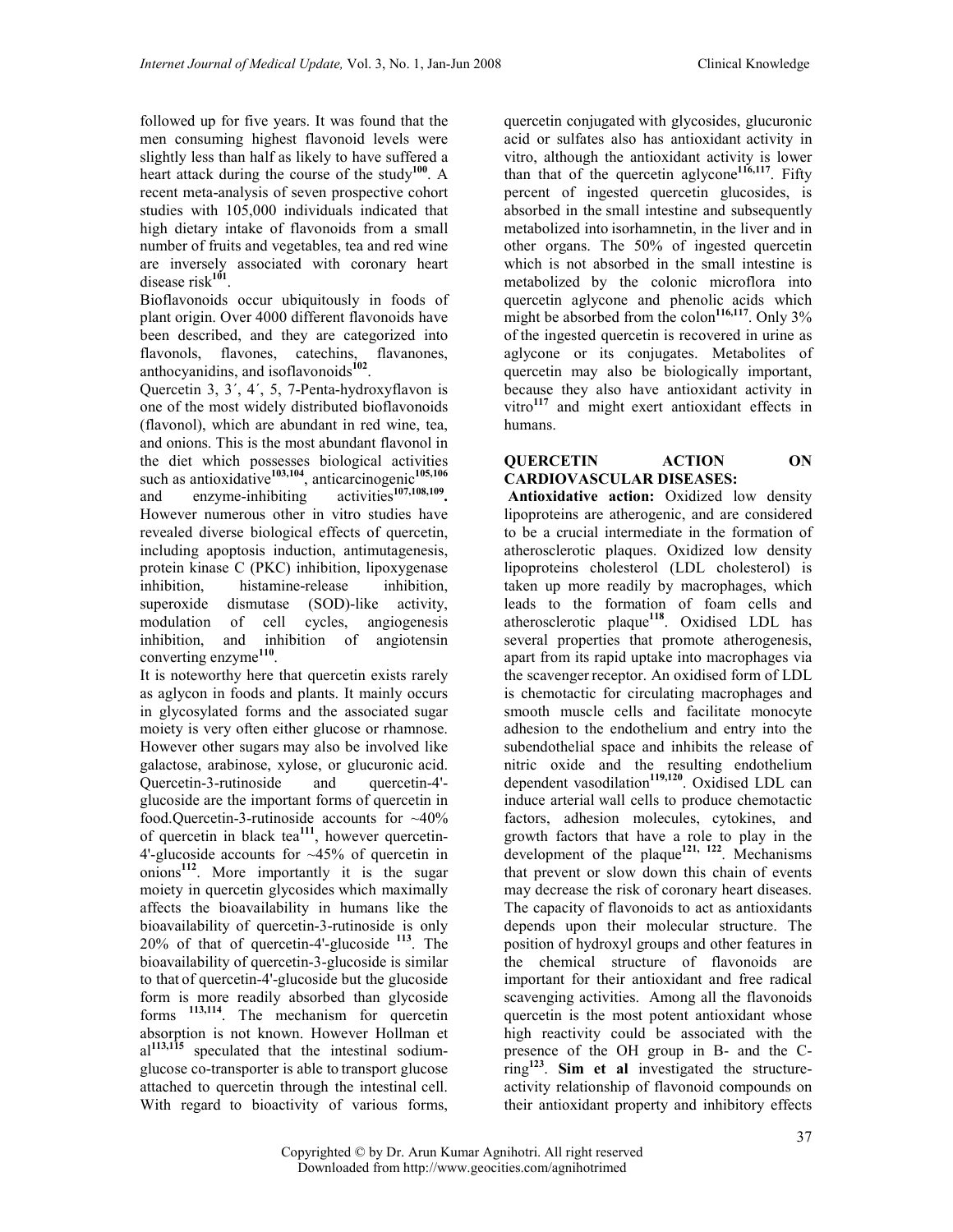against the matrix metalloproteinases (MMP) activity. The effects of several flavonoids; myricetin, quercetin, kaempferol, luteolin, apigenin and chrysin, on the reactive oxygen species scavenging activity and inhibitory effect against the MMP activity were examined.The antioxidant property of quercetin was found to be more than Kaempferol which was correlated with the respective number of OH group on their  $B$ -ring<sup>124</sup>.

Infact Silva et  $al^{125}$  has shown that quercetin is an even stronger antioxidant than ascorbic acid, alpha-tocopherol, and flavones. However in another study the antioxidant abilities of several polyphenols were determined, and quercetin was most active among all<sup>126</sup>.

Other studies have also demonstrated that quercetin inhibits lipid peroxidation effectively by scavenging free radicals and/or chelating transition metal ions $127$  including superoxide anions<sup>128</sup> singlet oxygen<sup>129</sup> and lipid peroxyradicals<sup>130</sup>. Quercetin inhibits the iron iondependent lipid peroxidation systems by chelating iron ions with the formation of inert iron complexes. Quercetin is able to suppress free radical processes at three stages: the formation of superoxide ion, the generation of hydroxyl radicals in the Fenton reaction and the formation of lipid peroxy radicals<sup>131</sup>.

Antiplatelets action: Platelets are involved in atherosclerotic disease development and the reduction of platelet activity by medication reduces the incidence and severity of the disease. Platelet aggregation contributes to both the development of atherosclerosis and acute platelet thrombus formation Activated platelets adhering to vascular endothelium generate lipid peroxides and oxygen free radicals, which inhibit the endothelial formation of prostacyclin and nitrous oxide. However quercetin directly scavenges free radicals, thereby maintaining proper concentrations of endothelial prostacyclin and nitric oxide<sup>132</sup>. An experimental study in dogs and monkeys showed quercetin to be the most effective inhibitor of platelet aggregation.<sup>133</sup>

In one of the randomized cross-over trials in human designs, a comparative study was done with ten healthy human subjects to evaluate the efficacy of purple grape fruit juice, orange juice or grapefruit on the platelet aggregation. The purple grape juice, which is rich in quercetin content was found to be the potent platelet inhibitor in healthy subjects while the citrus juices showed no effect<sup>134</sup>. Studies have shown that consumption of quercetin inhibits in vivo

platelet activation, but the underlying mechanism is still unknown. Since collagen-induced platelet aggregation is associated with a burst of hydrogen peroxide, which in turn contributes to stimulating the phospholipase C pathway, one of the mechanisms could be the inhibition of collagen-induced hydrogen peroxide production, calcium mobilization, and 1, 3, 4-inositol triphosphate formation<sup>135</sup>.

Quercetin interferes with many steps in eicosanoid metabolism. It inhibits phospholipase A2 activity<sup>136</sup> and blocks both the  $LOX<sup>137</sup>$  and COX pathways of AA metabolism<sup>138</sup>. At micromolar concentrations  $(\leq 15-40 \text{ }\mu\text{M})$ , quercetin inhibits COX-2 and LOX-5 activity<sup>139</sup>. Quercetin decreases platelet aggregation, increases platelet-derived NO release, and decreases superoxide production. In another study semi-synthesized quercetin derivatives- disodium Quercetin-7,4'-disulfate(DQD) inhibited pig platelet aggregation induced by thrombin. Its mechanism was attributed to its inhibitory effect on Ca2+ influx, intracellular Ca2+ mobilization, Ca2+/PL dependent PKC activity, and actin polymerization<sup>140</sup>. Previously, platelets were considered to be the main cell type involved in the pathogenesis of thrombosis, whereas only a minor role was attributed to leucocytes. However, many investigators recently realized that thrombosis involves multiple cells and the cell interactions further complicating this process $141$  The interaction of platelet and leukocyte may be one of the key factors in the development of thrombotic diseases. Recently quercetin was reported to inhibit leukocyte aggregation and plateletneutrophil adhesion with higher efficacy than aspirin. It is suggested that quercetin may be developed as an antithrombotic agent<sup>142,143</sup>. However in a double-blind study<sup>144</sup>, healthy men and women were assigned to either a quercetinsupplemented  $(1 \text{ g/d})$  group or a control group for 28 d. Plasma quercetin was 23-fold higher after quercetin supplementation but did not alter any of the thrombogenic risk factors. Similar observations were made in another randomized crossover study in which volunteers received 220 g onions/d (114 mg quercetin) as one of the treatments for 7 days<sup>145.</sup> In vitro, quercetin inhibits platelet aggregation<sup>146</sup> but the levels used ranged from 20 to 500 mmol/L of quercetin, which is several hundred times higher than the plasma levels reached in the human studies. Therefore, it is possible that the inhibitory effect of quercetin on platelet aggregation may require a certain minimum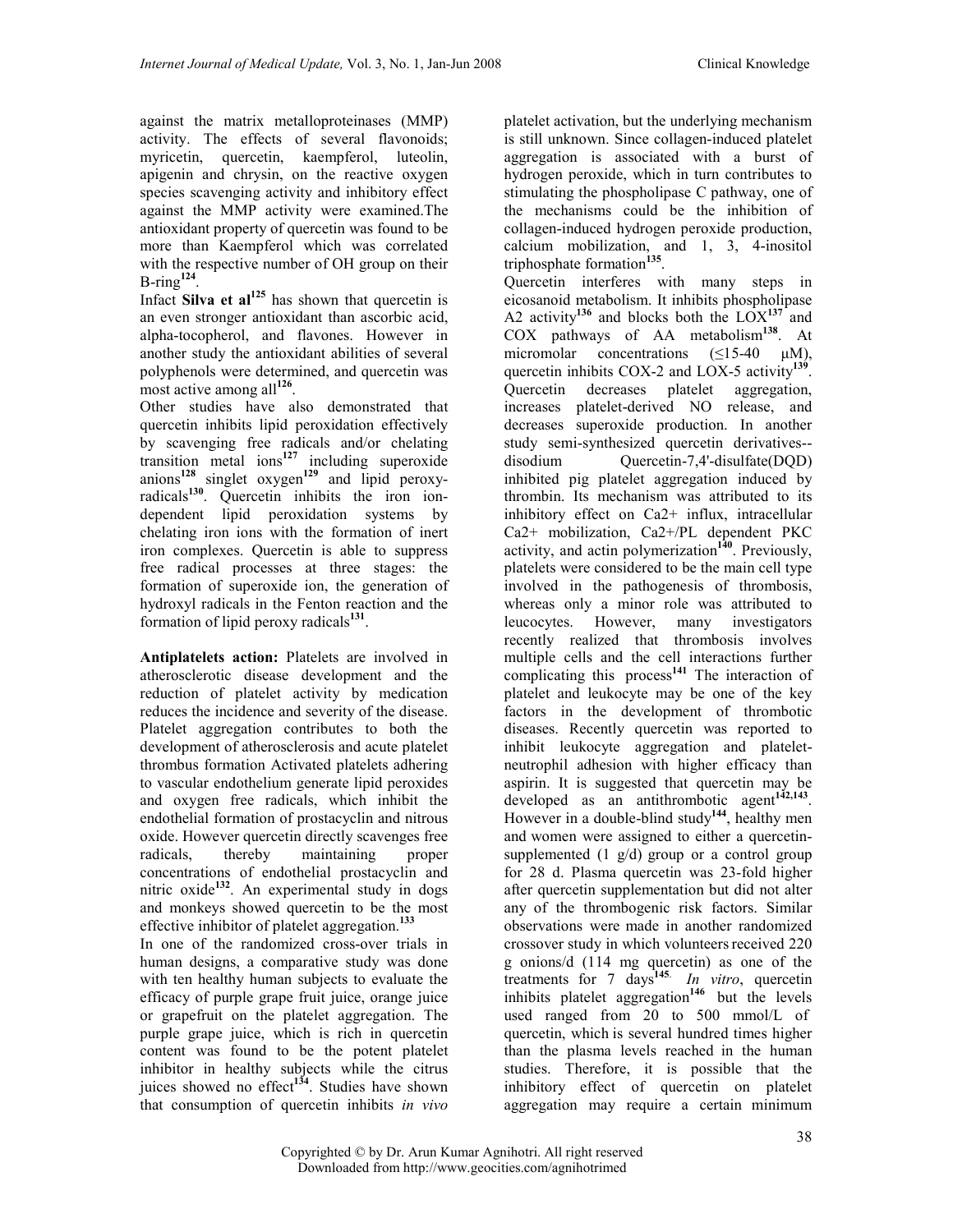concentration in the plasma. It is also likely that quercetin elicits its cardioprotective effects via mechanisms other than thrombosis.

Inhibition of smooth muscle cell proliferation and migration: It is now apparent that ROS induce endothelial cell damage and VSMC growth which are responsible for cardiovascular remodeling, hypertension, atherosclerosis, heart failure, and restenosis<sup>59,147,148</sup>.

Several lines of evidence indicate that ROS and mitogen-activated protein (MAP) kinases were involved in vascular remodeling under various pathological conditions. Recently, it was also reported that MAP kinases were sensitive to oxidative stress. MAP kinases play an important role in cell differentiation, growth, apoptosis, and the regulation of a variety of transcription factors and gene expressions. Ang II and endothelin-1 are the activators of MAP kinases in VSMC and are believed to cause vascular remodeling. Quercetin inhibited endothelin-1 induced proliferation of VSMC via the inhibition of JNK and p38, thereby suggesting the important role of ROS in MAP kinase activation and MAP kinase-mediated VSMC proliferation by endothelin<sup>70</sup>. During the formation of atherosclerotic lesions, the smooth muscle cells that line the coronary arteries multiply in number and begin to migrate into the interior of those vessels. When human aortic muscle cells are exposed to quercetin, this action is inhibited in a dose-dependent manner. Quercetin works by inhibiting the Mitogen-Activated Protein (MAP) kinase signaling pathway associated with smooth muscle cell migration. In another study, Japanese researchers found that quercetin inhibited the vascular smooth muscle cell hypertrophy seen during the development of coronary artery disease. They hypothesized that quercetin works by inhibiting the activation of a key MAP kinase called JNK(c-Jun N-terminal kinase ) by the angiotensin II enzyme. This in turn inhibits the protein synthesis necessary for proliferation and hypertrophy of smooth muscle cells<sup>149,150</sup>.

Quercetin is known to inhibit angiotensin IIinduced hypertrophy and serum-induced smooth muscle cell proliferation. However, it is not known whether quercetin exerts similar cardioprotective effects in cells treated with TNF-alpha. **Moon et al**<sup>151</sup> investigated whether quercetin exerts the multiple suppressive effects on cytokine TNF-alpha-induced human aortic smooth muscle cells (HASMC) or not. Treatment of quercetin showed potent inhibitory effects on the DNA synthesis of cultured

HASMC in the presence of TNF-alpha. These inhibitory effects were associated with reduced extracellular signal-regulated kinase (ERK)1/2 activity and G1 cell-cycle arrest. Treatment of quercetin, which induced a cell-cycle block in G1-phase, induced down-regulation of cyclins and CDKs and up-regulation of the CDK inhibitor p21 expression. Quercetin inhibited TNF-alpha-induced MMP-9 secretion on HASMC in a dose-dependent manner. This inhibition was characterized by down-regulation of MMP-9, which was transcriptionally regulated at NF-kappa B site and activation protein-1 (AP-1) site in the Matrix metallproteinkinase-9 (MMP-9 promoter). These findings indicate the efficacy of quercetin in inhibiting cell proliferation, G1- to S-phase cell-cycle progress, and MMP-9 expression through the transcription factors NF-kappaB and AP-1 on TNF-alphainduced HASMC<sup>151</sup>.

Anti-hypertensive action: Spanish researchers evaluated the antihypertensive effects of quercetin in an animal model of essential hypertension. Ten milligram per kilogram (10mg/kg) of quercetin given orally to spontaneously hypertensive rats for five weeks reduced systolic blood pressure by18%, diastolic blood pressure by 23%, and mean arterial blood pressure by 21%. However quercetin had no effect on the normotensive rats. Quercetin was also found to decrease cardiac and renal hypertrophy, both of which follow hypertension and can lead to heart and kidney failure if left unchecked $141$ . Quercetin shows vasodilator effects in isolated aortae stimulated with noradrenaline, KCl or phorbol esters and these effects are independent of the presence of endothelium Thus, this direct vasodilator effect might contribute to its antihypertensive effects<sup>153,154</sup>. These effects were associated with a reduced oxidant status due to the antioxidant properties of the drug.

In another study quercetin (10 mg/kg) shows both antihypertensive and antioxidant properties in the deoxycorticosterone acetate-salthypertensive rats model, where verapamil (20 mg/kg/day) exhibits only antihypertensive effects. In this study, quercetin and verapamil treatments reduced systolic blood pressure of DOCA-salt rats in approximately 67.6 and 63.3% respectively. Both drugs reduced significantly hepatic and renal hypertrophy induced by DOCA-salt administration, while only quercetin prevented cardiac hypertrophy<sup>155</sup>.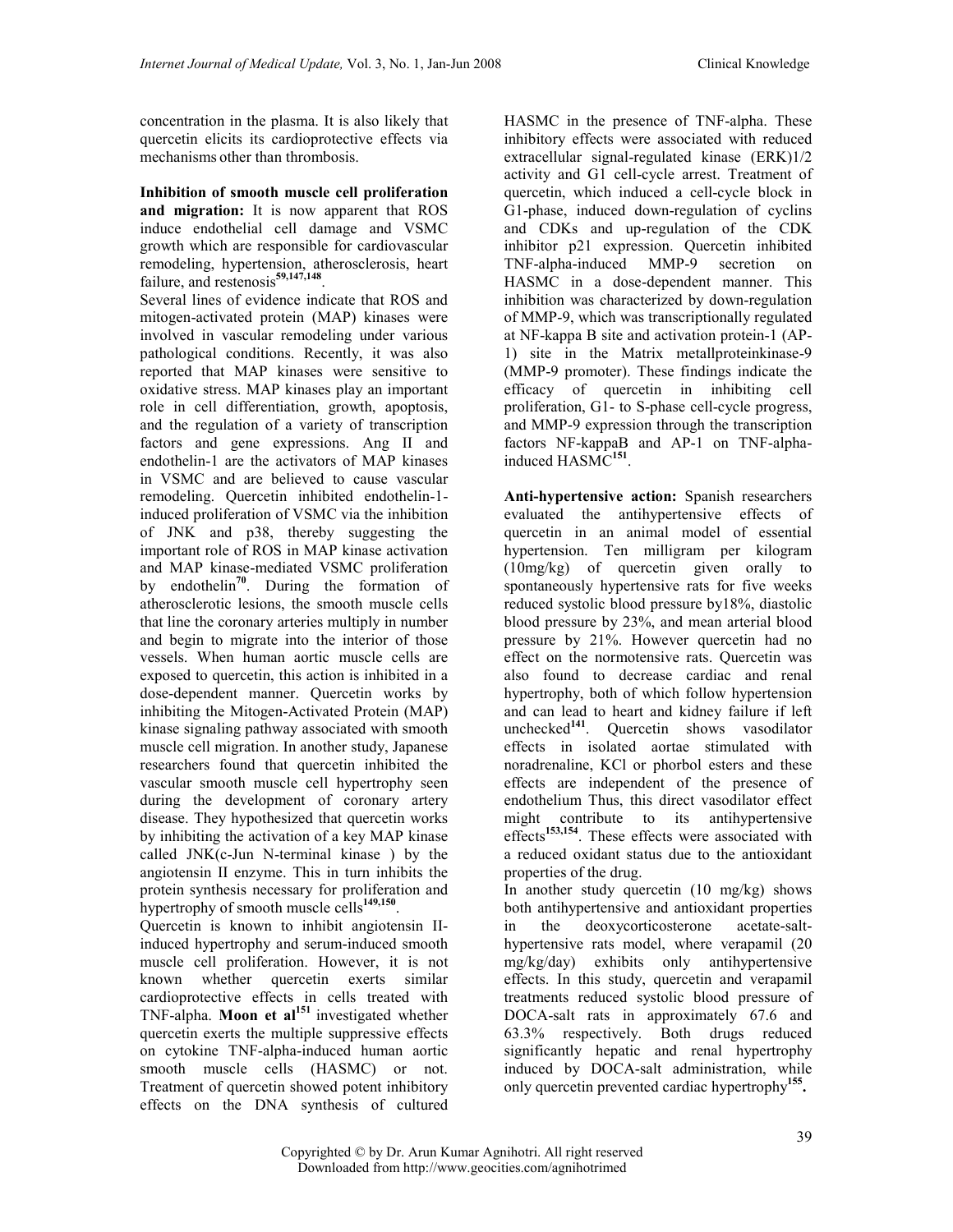In another five weeks experimental study<sup>156</sup>, quercetin treatment reduced systolic blood pressure of Goldblatt (GB) hypertensive rats. It also reduced cardiac hypertrophy and proteinuria developed in GB hypertensive rats. Normalisation of plasma nitrates plus nitrites (NOx) , thiobarbituric acid reactive substances (TBARS) concentrations and improvement of the antioxidant defences system in liver were also found to be accompanied with the antihypertensive effect of quercetin. Thus chronic oral treatment with quercetin shows both antihypertensive and antioxidant effects in this model of renovascular hypertension.

Support of mitochondrial function in cardiac cells: Inadequate blood supply to a region of the body for a certain period followed by the resumption of blood flow is termed Ischemiareperfusion. Ischemia -reperfusion results in varying degrees of tissue damage depending on the duration and extent of the hypoperfusion. Myocardial damage induced by ischemiareperfusion is due, at least in part, to the generation of ROS<sup>149,150</sup>. There have been reports showing a close correlation between the production of ROS and simultaneous consumption of endogenous antioxidants<sup>151,152</sup>. Indirect evidence consistent with this view is the cardioprotective effects of free radical scavengers and antioxidant supplements<sup>161,162,163</sup>. New research finds that rats given oral low dose of quercetin significantly protected against the injury that normally occurs during ischemia and reperfusion<sup>164</sup>. It has been established that mitochondria play a critical role in myocardial recovery from ischemia-reperfusion (I-R) damage, and in vitro experiments indicate that quercetin can exert a variety of direct effects on mitochondrial function. Quercetin treatment significantly decreased the impairment of cardiac function following I-R. This protective effect was associated with improved mitochondrial function after I-R. These results indicate that oral low dose quercetin is cardioprotective, possibly via a mechanism involving protection of mitochondrial function during  $I-R^{165}$ . In another experimentally induced myocardial infarction in dogs by 60-minute occlusion of the coronary artery with the subsequent 24-hour reperfusion, the administration of quercetin solution (50 mg/kg) was found to improve the contractile function of the left ventricular myocardium, decrease the incidence of heart rate and conductivity disorders, limit the ischemic damage area, promote the preservation of the

vessels' integrity, improve the coronary circulation and the prevent of intravascular thrombus formation<sup>166</sup>. Quercetin may also modulate ion channels, and possess structural similarities to several antiarrhythmic voltagegated sodium channels (VGSC) inhibitors. By inhibiting cardiac voltage-gated sodium channels (VGSC), quercetin may contribute to cardioprotective and antiarrythmic effects<sup>167</sup>.

Inhibition of NF-kappa B: The inflammatory mediator nuclear factor-kappa B (NF-kB), has gathered considerable attention in research circles because of its role in heart disease, kidney disease and other age-related degenerative disorders. One eye-opening study in mice compared the expression of NF-kB in regions of the coronary arteries that are more prone and less prone to the development of atherosclerotic plaques. They found that the NF-kB pathway is primed for activation in the atherosclerosis-prone arterial regions. A high-cholesterol diet activated NF-kB in precisely those regions, and increased expression of genes regulated by NF-kB which are involved in plaque formation and pathology<sup>168</sup>. Some previous data have indicated that quercetin has antiinflammatory property and a possible anti-inflammatory role of quercetin could be related to an interference with the NFkB signaling pathway, which regulates the expression of various genes involved in inflammation. Recently **Madhvan** et  $al^{169}$ demonstrated the inhibitory effects of quercetin on NF-κβ1 gene modulation. Their data suggested that the inhibitory effects of quercetin on TNF-α production may be mediated by down regulation of NF-κβ1 gene expression.

Reducing cardiovascular inflammation: Atherosclerosis is more and more being recognized as a chronic inflammatory process associated with enhanced serum levels of inflammation parameters, including in particular C-reactive protein. Cells found in early atherosclerotic lesions are typically inflammatory cells (monocytes/ macrophages and T-lymphocytes); and, there is convincing clinical and experimental evidence that formation of reactive oxygen species (ROS) is augmented during this chronic inflammatory process due to an imbalance between synthesis of ROS and neutralizing antioxidative defense mechanisms $170$ . Thus the production of reactive oxygen species under pathological conditions may represent an important inflammatory trigger<sup>171</sup>. Inflammation not only promotes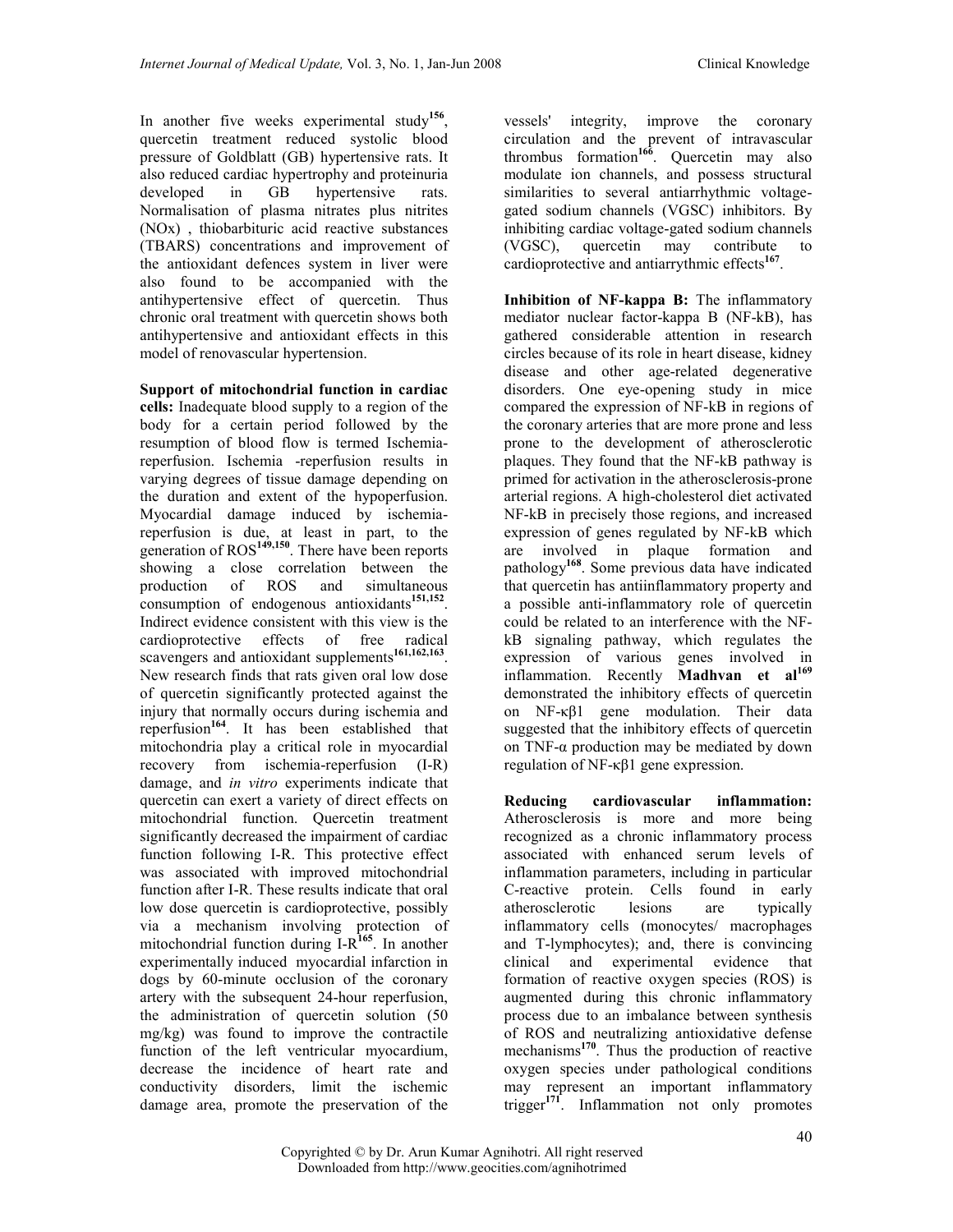initiation and progression of atherosclerosis but also causes acute thrombotic complications of atherosclerosis. Novel therapeutic strategies specifically targeting inflammation thus bear great potential for the prevention and treatment of atherosclerotic vascular disease Secretions from mast cells play a central role in the development of inflammatory disorders, and recent research implicates them in cardiovascular inflammation, particularly following stress. Cardiovascular inflammation is now recognized as a key factor in coronary artery disease. Using a new and particularly sensitive blood test, known as high-sensitivity CRP,  $\text{Ridker}^{172}$ , has found that elevated levels of inflammation increase the risk of a heart attack by four and one-half times. That strong association makes CRP a far more accurate predictor of heart-attack risk than either cholesterol or homocysteine. Many studies have shown quercetin to inhibit mast cell secretion of inflammatory factors such as histamine, leukotrienes and prostaglandin D2<sup>173</sup>. Several specific flavonoids may be helpful in reducing inflammation, specifically quercetin in a dose of 300-500 mg daily.

Quercetin obtained from numerous dietary sources like onions, applies, fruit juices, and tea is found to be a strong inhibitor of both COX-2 and 5-LOX enzymes involved in the production of the eicosanoids from arachidonic  $\text{acid}^{138}$ . Thus the antioxidant property of Quercetin helps to neutralize free radicals, which promote inflammation.

### CONCLUSION:

Reactive oxygen species (ROS) contribute to the pathogenesis of cardiovascular diseases including hypertension, atherosclerosis, cardiac hypertrophy and heart failure. Oxidative stress results from excessive generation of ROS that outstrips the antioxidant system. By activating several signal transduction pathways, oxidative stress exerts noxious effects on cells of the vessel wall and leads to the initiation and progression of atherosclerosis culminating in acute events, such as acute coronary syndrome and stroke. Inhibition of ROS generation and function is a potential therapy to attenuate the extent of various cardiovascular diseases.

The hypothesis that dietary antioxidant quercetin lowers the risk of chronic disease has been developed from epidemiologic studies that consistently show that the consumption of whole foods, such as fruit and vegetables, is strongly associated with reduced risk of cardiovascular diseases. Therefore, it is reasonable for scientists

to identify quercetin as a "magic bullet". Most of the cardioprotective actions of quercetin are thought to be due to its antioxidant properties such as metal chelators, free radical scavengers, and chain breaking antioxidants. Even though, one should recognize the complexity of interactions between pro-oxidants and antioxidants. A compound may act as an antioxidant in one oxidative challenge system and be neutral or even pro-oxidant in another, as seen in a study made by **Myara et al**<sup>174</sup>, who demonstrated that quercetin can sequester and reduce the activity of oxidants inducing metals such as iron and copper. But with an anion exchange chromatographic method for testing potential inhibitors of low density lipoprotein oxidation, quercetin was found to have prooxidant activity. Altogether, the available evidence indicates that quercetin might be of therapeutic benefit in cardiovascular diseases even though prospective controlled clinical studies are still lacking

#### REFERENCES:

- 1. World Health Organization. Preventing Chronic Disease a Vital Investment. Geneva: World Health Organization; 2005.
- 2. Disease Control Priorities Project. Noncommunicable Diseases on the Rise in East, Central, and Southern Africa. retrieved from http://www.dcp2.org/file/68/DCPP\_ECSA.p

df 3. WHO Country Cooperation Strategy<br>Republic of Mauritius 2004-2007 Republic of Mauritius 2004-2007 http://www.gov.mu/portal/goc/moh/file/nsf\_ diabetes

- 4. Shuko NOJIRI, Hiroyuki DAIDA, Yutaka INABA. Antioxidants and Cardiovascular Disease: Still a Topic of Interest. Environ. Health Prev. Med 2004; 9:200-13.
- 5. Noguchi N, Watanabe A, Shi H. Antioxidants in health and diseases: Antioxidant defense system. Free Rad. Res. 2000;33:809-17.
- 6. Hayes JD, McLellan LI. Glutathione and glutathione-dependent enzymes represent a co-ordinately regulated defence against<br>oxidative stress. Free Radic Res oxidative stress. Free Radic Res 1999;31:273-300.
- 7. Rosenfeld ME. Inflammation, lipids, and free radicals: lessons learned from the atherogenic process. Semin Reprod Endocrinol 1998;16:249-61.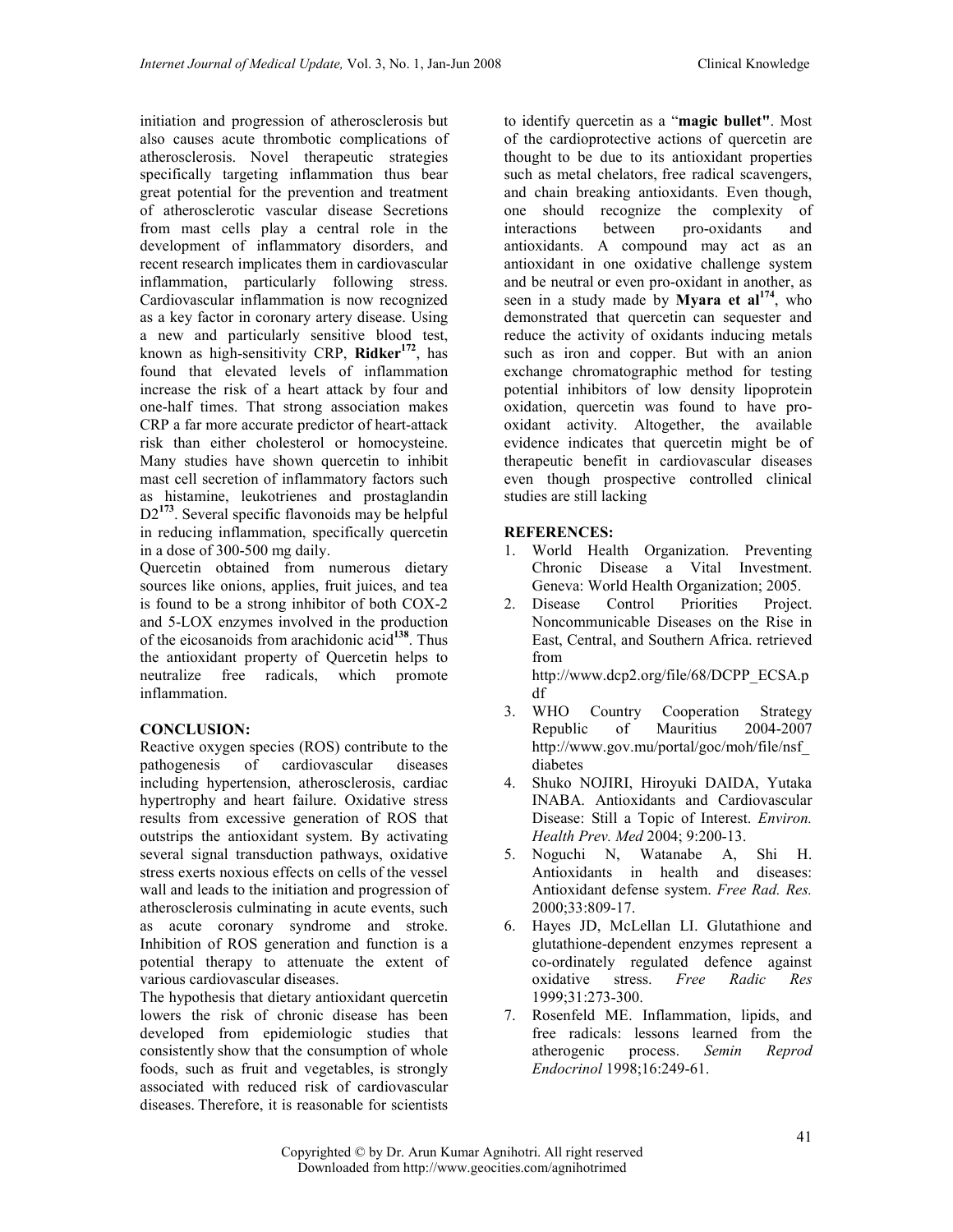- 8. Hecht SS. Tobacco smoke carcinogens and lung cancer. J Natl Cancer Inst 1999; 91:1194-210.
- 9. Ashok BT, Ali R. The aging paradox: free radical theory of aging. Exp Gerontol 1999; 34:293-303.
- 10. Stoclet JC, Chataigneau T, Ndiaye M, et al. Vascular protection by dietary polyphenols. Eur J Pharmacol. 2004 Oct 1;500(1-3):299- 313.
- 11. Manach C, Mazur A, Scalbert A. Polyphenols and prevention of cardiovascular diseases. Curr Opin Lipidol. 2005 Feb;16(1):77-84.
- 12. Arts IC, Hollman PC. Polyphenols and disease risk in epidemiologic studies. Am J Clin Nutr. 2005 Jan;81(1 Suppl):317S-325S.
- 13. Hubbard GP, Wolffram S, Lovegrove JA, et al. The role of polyphenolic compounds in the diet as inhibitors of platelet function. Proc Nutr Soc. 2003 May;62(2):469-78.
- 14. Scalbert A, Manach C, Morand C, et al. Dietary polyphenols and the prevention of diseases. Crit Rev Food Sci Nutr. 2005;45(4):287-306.
- 15. Chen J, Mehta JL. Role of Oxidative Stress in Coronary Heart Disease. Indian Heart J 2004;56:163-73.
- 16. Alexander RW. Theodore Cooper Memorial Lecture. Hypertension and the pathogenesis of atherosclerosis: oxidative stress and the mediation of arterial inflammatory response: a new perspective. Hypertension 1995 Feb;25(2):155-61.
- 17. Berliner JA, Heinecke JW. The role of oxidized lipoproteins in atherogenesis. Free Radic Biol Med 1996;20:707-27.
- 18. Cai H, Harrison DG. Endothelial dysfunction in cardiovascular diseases: the role of oxidant stress. Circ Res. 2000;87:840-4.
- 19. Suwaidi JA, Hamasaki S, Higano ST, et al. Long-term follow-up of patients with mild coronary artery disease and endothelial dysfunction. Circulation 2000;101:948-54.
- 20. Schachinger V, Britten MB, Zeiher AM. Prognostic impact of coronary vasodilator dysfunction on adverse long-term outcome of coronary heart disease. Circulation 2000;101:1899-906.
- 21. Halcox JP, Schenke WH, Zalos G, et al. Prognostic value of coronary vascular endothelial dysfunction. Circulation 2002;106:653-8.
- 22. Neunteufl T, Heher S, Katzenschlager R, et al. Late prognostic value of flow-mediated

dilation in the brachial artery of patients with chest pain. Am. J. Cardiol. 2000;86:207-10.

- 23. Perticone F, Ceravolo R, Pujia A, et al. Prognostic significance of endothelial dysfunction in hypertensive patients. Circulation 2001;104:191-6.
- 24. Heitzer T, Schlinzig T, Krohn K, et al. Endothelial dysfunction, oxidative stress, and risk of cardiovascular events in patients with coronary artery disease. Circulation 2001;104:2673-8.
- 25. Gokce N, Keaney JF Jr, Hunter LM, et al. Risk stratification for postoperative cardiovascular events via noninvasive assessment of endothelial function. Circulation 2002 Apr 2;105(13):1567-72.
- 26. Modena MG, Bonetti L, Coppi F, et al. Prognostic role of reversible endothelial dysfunction in hypertensive postmenopausal women. J. Am. Coll. Cardiol. 2002;40:505- 10.
- 27. Lerman A, Burnett JC Jr. Intact and altered endothelium in regulation of vasomotion. Circulation 1992 Dec;86(6 suppl III):III12- 19.
- 28. Anderson TJ. Assessment and treatment of endothelial dysfunction in humans. J Am Coll Cardiol 1999;34:631-38.
- 29. Herbert JM, Bono F, Savi P. The mitogenic effect of H2O2 for vascular smooth muscle cells is mediated by an increase of the affinity of basic fibroblast growth factor for its receptor. FEBS Lett 1996;395:43-7.
- 30. Ushio-Fukai M, Griendling KK, Becker PL, et al. Epidermal growth factor receptor transactivation by angiotensin II requires reactive oxygen species in vascular smooth muscle cells. Arterioscler Thromb Vasc Biol 2001;21:489-95.
- 31. Du J, Brink M, Peng T, et al. Thrombin regulates insulin-like growth factor-1 receptor transcription in vascular smooth muscle: characterization of the signaling pathway. Circ Res 2001;88:1044-52.
- 32. Delafontaine P, Ku L. Reactive oxygen species stimulate insulin-like growth factor I synthesis in vascular smooth muscle cells. Cardiovasc Res 1997;33:216–22.
- 33. Rocic P, Seshiah P, Griendling KK. Reactive oxygen species sensitivity of angiotensin II-dependent translation initiation in vascular smooth muscle cells. J Biol Chem 2003;278: 36973-9.
- 34. Peiro C, Lafuente N, Matesanz N, et al. High glucose induces cell death of cultured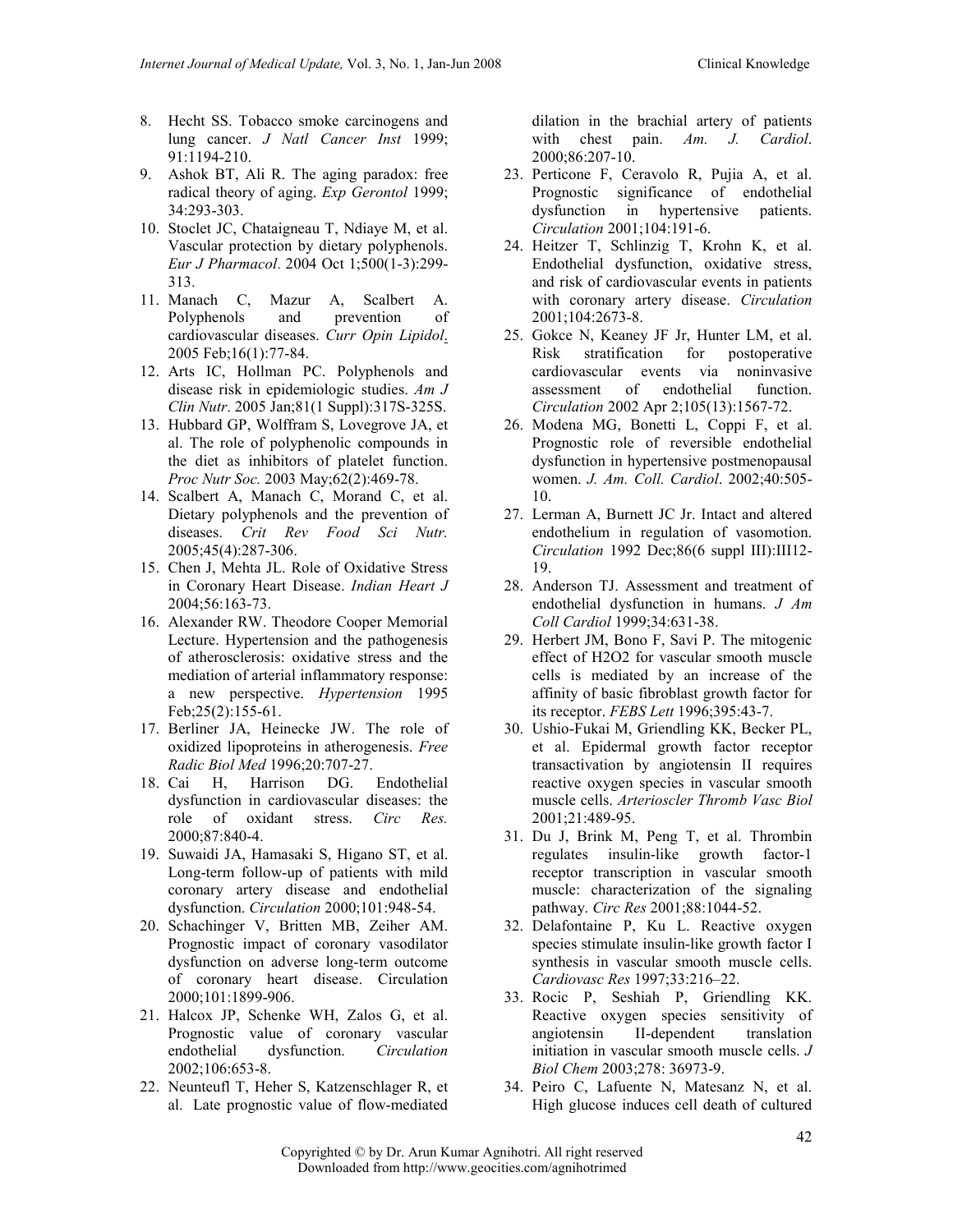- 35. Yorek MA, Dunlap JA. Effect of increased concentration of D-glucose or L-fucose on monocyte adhesion to endothelial cell monolayers and activation of nuclear factorkappa B. Metabolism 2002; 51:225-34.
- 36. Cheng JJ, Wung BS, Chao YJ, Wang DL. Cyclic strain-induced reactive oxygen species involved in ICAM-1 gene induction in endothelial cells. Hypertension 1998;31:125-30.
- 37. Cominacini L, Garbin U, Pasini AF, et al. Antioxidants inhibit the expression of intercellular cell adhesion molecule-1 and vascular cell adhesion molecule-1 induced by oxidized LDL on human umbilical vein endothelial cells. Free Radic Biol Med 1997;22:117-27.
- 38. Zeng X, Dai J, Remick DG, et al. Homocysteine mediated expression and secretion of monocyte chemoattractant protein-1 and interleukin-8 in human monocytes. Cir Res 2003;93:311-20.
- 39. Burns AR, Bowden RA, Abe Y, et al. Pselectin mediates neutrophil adhesion to endothelial cell borders. J Leukoc Biol 1999;65:299-306.
- 40. Giannitsis E, Tettenborn I, Wiegand U, et al. Soluble L-selectin and neutrophil derived oxidative stress after pacing induced myocardial ischemia in chronic stable coronary artery disease. Pacing Clin Electrophysiol 2000;23:309-14.
- 41. Rattan V, Sultana C, Shen Y, et al. Oxidant stress-induced transendothelial migration of monocytes is linked to phosphorylation of PECAM-1. Am J Physiol 1997;273:E453- E461.
- 42. Li D, Chen H, Romeo F, et al. Statins modulate oxidized low-density lipoproteinmediated adhesion molecule expression in human coronary artery endothelial cells: role of LOX-1. J Pharmacol Exp Ther 2002;302:601–5.
- 43. Rosenson RS, Brown AS. Statin use in acute coronary syndromes: cellular mechanisms and clinical evidence. Curr Opin Lipidol 2002;13: 625–30.
- 44. Ananyeva NM, Tjurmin AV, Berliner JA, et al. Oxidized LDL mediates the release of fibroblast growth factor-1. Arterioscler Thromb Vasc Biol 1997;17: 445-53.
- 45. Li D, Liu L, Chen H, et al. LOX-1 mediates oxidized low-density lipoprotein-induced

expression of matrix metalloproteinases in human coronary artery endothelial cells. Circulation 2003;107:612-7.

- 46. Mehta JL, Hu B, Chen J, et al. Pioglitazone inhibits LOX-1 expression in human coronary artery endothelial cells by reducing intracellular superoxide radical generation. Arterioscler Thromb Vasc Biol 2003;23:2203-8.
- 47. Meilhac O, Zhou M, Santanam N, et al. Lipid peroxides induce expression of catalase in cultured vascular cells. J Lipid Res 2000;41:1205-13.
- 48. Rueckschloss U, Quinn MT, Holtz J, et al. Dose-dependent regulation of NAD(P)H oxidase expression by angiotensin II in human endothelial cells: protective effect of angiotensin II type 1 receptor blockade in patients with coronary artery disease. Arterioscler Thromb Vasc Biol 2002; 22: 1845–51.
- 49. Li DY, Zhang YC, Philips MI, et al. Upregulation of endothelial receptor for oxidized low-density lipoprotein (LOX-1) in cultured human coronary artery endothelial cells by angiotensin II type 1 receptor activation. Circ Res 1999; 84:1043-9.
- 50. Finkel T. Redox-dependent signal transduction. FEBS Lett 2000;476:52–54.
- 51. Patterson C, Madamanchi NR, Runge MS. The oxidative paradox: another piece in the puzzle. Circ Res 2000;87:1074-6.
- 52. Lo YY, Wong JM, Cruz TF. Reactive oxygen species mediate cytokine activation of c-Jun NH2-terminal kinases. J Biol Chem 1996; 271:15703-7.
- 53. Watanabe Y, Suzuki O, Haruyama T, et al. Interferon-gamma induces reactive oxygen species and endoplasmic reticulum stress at the hepatic apoptosis. J Cell Biochem 2003; 89: 244-53.
- 54. Cheng TH, Cheng PY, Shih NL, et al. Involvement of reactive oxygen species in angiotensin II-induced endothelin-1 gene expression in rat cardiac fibroblasts. J Am Coll Cardiol 2003; 42:1845-54.
- 55. Cominacini L, Garbin U, Pasini AF, et al. Oxidized low-density lipoprotein increases the production of intracellular reactive oxygen species in endothelial cells: inhibitory effect of lacidipine. J Hypertens 1998;16:1913-9.
- 56. Colavitti R, Pani G, Bedogni B, et al. Reactive oxygen species as downstream mediators of angiogenic signaling by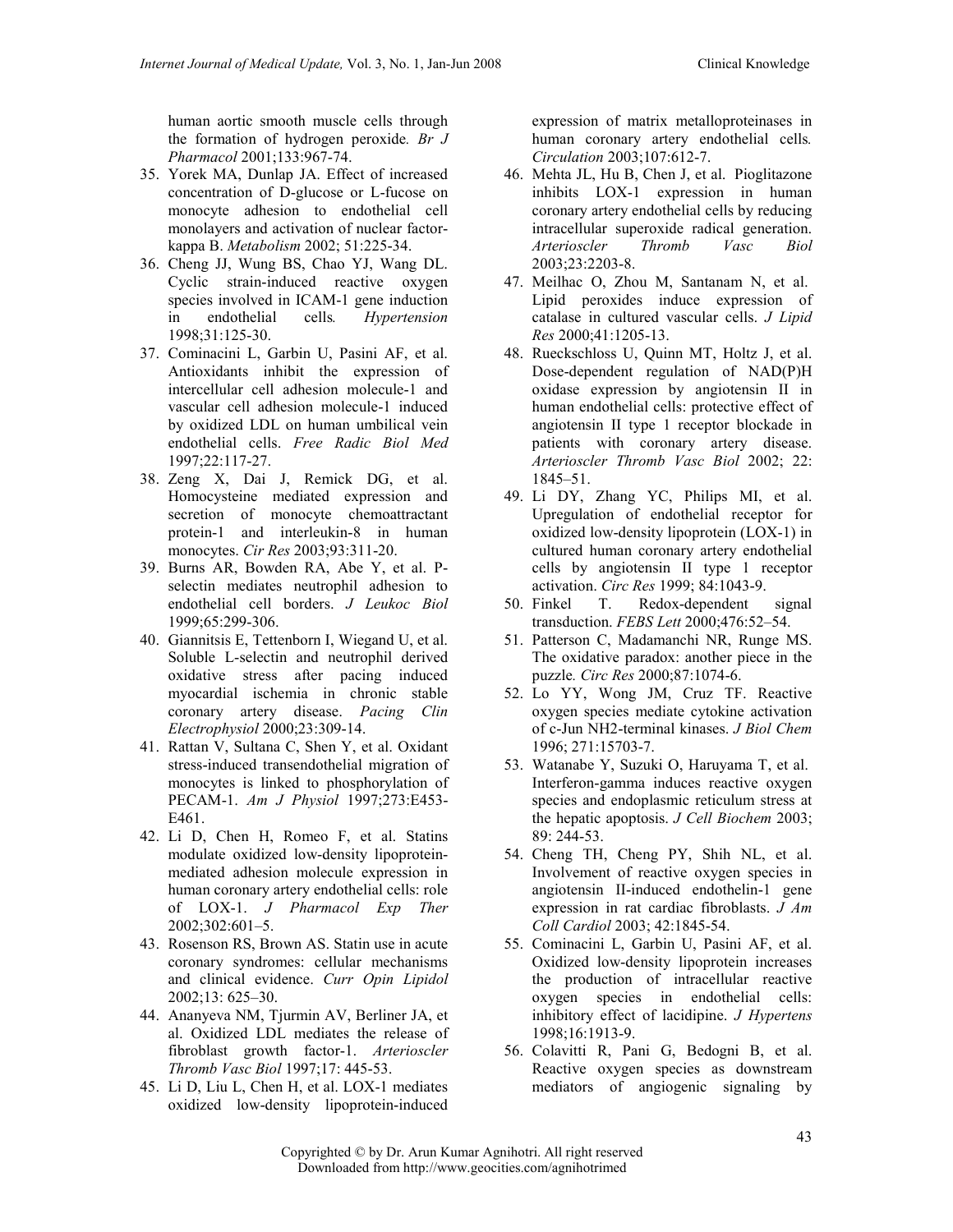vascular endothelial growth factor receptor-2/KDR. J Biol Chem 2002;277:3101-8.

- 57. Sundaresan M, Yu ZX, Ferrans VJ, et al. Regulation of reactive-oxygen-species generation in fibroblasts by Rac1. Biochem J 1996;318:379–82.
- 58. Ishida M, Ishida T, Thomas SM, et al. Activation of extracellular signal-regulated kinases (ERK1/2) by angiotensin II is dependent on c-Src in vascular smooth muscle cells. Circ Res 1998;82:7-12.
- 59. Yoshizumi M, Kim S, Kagami S, et al. Effect of endothelin-1 on extracellular signal-regulated kinase and proliferation of human coronary artery smooth muscle cells. Br J Pharmacol 1998; 125:1019-27.
- 60. Abe J, Kusuhara M, Ulevitch RJ, et al. Big mitogen-activated protein kinase 1 (BMK1) is a redox-sensitive kinase. J Biol Chem 1996;271:16586-90.
- 61. Ushio-Fukai M, Alexander RW, Akers M, et al. p38 Mitogen-activated protein kinase is a critical component of the redox-sensitive signaling pathways activated by angiotensin II. Role in vascular smooth muscle cell hypertrophy. J Biol Chem 1998;273:15022- 9.
- 62. Chen J, Mehta JL, Haider N, et al. Role of caspases in Ox-LDL-induced apoptotic cascade in human coronary artery endothelial cells. Circ Res 2004;94:370-6.
- 63. Yoshizumi M, Tsuchiya K, Tamaki T. Signal transduction of reactive oxygen species and mitogen-activated protein kinases in cardiovascular disease. J Med Invest 2001;48:11–24.
- 64. Rodriguez-Puyol M, Griera-Merino M, Perez-Rivero G, et al. Angiotensin II induces a rapid and transient increase of reactive oxygen species. Antioxid Redox Signal 2002;4:869-75.
- 65. Gonzalez-Pacheco FR, Caramelo C, Castilla MA, et al. Mechanism of vascular smooth muscle cells activation by hydrogen peroxide: role of phospholipase C gamma. Nephrol Dial Transpantl 2002;17:392-8.
- 66. Roy S, Parinandi N, Zeigelstein R, et al. Hyperoxia alters phorbol ester-induced phospholipase D activation in bovine lung microvascular endothelial cells. Antioxid Redox Signal 2003;5:217–28.
- 67. Tarpey MM, Fridovich I. Methods of detection of vascular reactive species: nitric oxide, superoxide, hydrogen peroxide, and peroxynitrite. Cir Res 2001;89:224–36.
- 68. Brennan LA, Black SM. Nitric oxide activates p21ras and leads to the inhibition of endothelial NO synthase by protein nitration. DNA Cell Biol 2003;22:317-28.
- 69. Spiecker M, Darius H, Liao JK. A functional role of I kappa B-epsilon in endothelial cell activation. J Immunol 2000;164: 3316-22.
- 70. Kyaw M, Yoshizumi M, Tsuchiya K, et al. Antioxidants inhibit JNK and p38 MAPK activation but not ERK 1/2 activatio by angiotensin II in rat aortic smooth muscle cells. Hypertens Res 2001;24:251-61.
- 71. Richard DE, Berra E, Pouyssegur J. Nonhypoxic pathway mediates the induction of hypoxia-inducible factor 1 alpha in vascular smooth muscle cells. J Biol Chem 2000;275:26765-71.
- 72. Wung BS, Cheng JJ, Chao YJ, et al. Modulation of Ras/ Raf/extracellular signalregulated kinase pathway by reactive oxygen species is involved in cyclic straininduced early growth response-1 gene expression in endothelial cells. Cir Res 1999;84:804–12.
- 73. Matkovics A. Antioxidants and vascular diseases. Orv Hetil 2003;144:475-81.
- 74. Meng CQ, Somers PK, Rachita CL, et al. Novel phenolic antioxidants as multifunctional inhibitors of inducible VCAM-1 expression for use in atherosclerosis. Bioorg Med Chem Lett 2002;12:2545-8.
- 75. Semb AG, van Wissen S, Ueland T, et al. Raised serum levels of soluble CD40 ligand<br>in patients with familial in patients hypercholesterolemia: down regulatory effect of statin therapy. J Am Coll Cardiol 2003;41:275-9.
- 76. Tsiara S, Elisaf M, Mikhailidis DP. Early vascular benefits of statin therapy. Curr Med Res Opin 2003;19:540-56.
- 77. Bonetti PO, Lerman LO, Napoli C, et al. Statin effects beyond lipid lowering-Are they clinically relevant? Eur Heart J 2003;24:225-48.
- 78. Mehta JL, Li DY, Yang H, et al. Angiotensin II and IV stimulate expression and release of plasminogen activator inhibitor-1 i cultured human coronary artery endothelial cells. J Cardiovasc Pharmacol 2002;39:789-94.
- 79. Li D, Chen H, Mehta JL. Angiotensin II via activation of type 1 receptor upregulates expression of endoglin in human coronary artery endothelial cells. Hypertension 2001; 38:1062-7.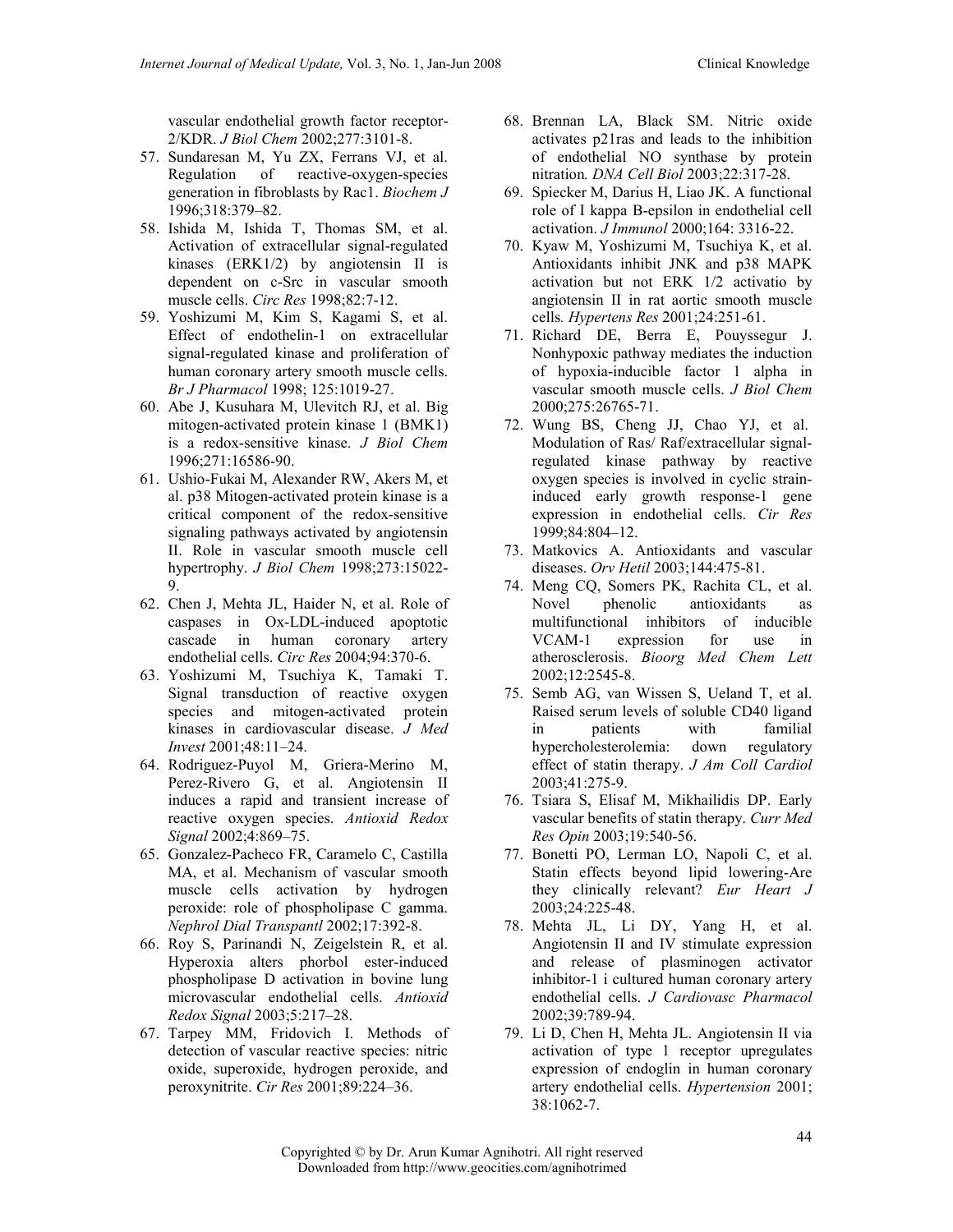- 80. Inoue I, Goto S, Matsunaga T, et al. The ligands/activators for peroxisome proliferator-activated receptoralpha (PPAR alpha) and PPAR gamma increase Cu2+, Zn2+- superoxide dismutase and decrease p22phox message expressions in primary endothelial cells. Metabolism 2001;50:3-11.
- 81. Braunstein S. Cardiovascular disease and benefits of thiazolidinediones. Postgrad Med 2003;99:45-52.
- 82. Varo N, Vicent D, Libby P, Nuzzo R, et al. Elevated plasma levels of the atherogenic mediator soluble CD40 ligand in diabetic patients: a novel target of thiazolidinediones. Circulation 2003;107:2664-9.
- 83. Wang M, Tafuri S. Modulation of PPAR gamma activity with pharmaceutical agents: treatment of insulin resistance and atherosclerosis. J Cell Biochem 2003;89:38– 47.
- 84. Tao L, Liu HR, Gao E, et al. Antioxidative, antinitrative, and vasculoprotective effects of a peroxisome proliferator-activated receptor-gamma agonist in hypercholesterolemia. Circulation 2003;108:2805-11.
- 85. Chen J, Li D, Mehta JL. Tumor necrosis factor-α-induced apoptosis of human coronary artery endothelial cells: modulation by the peroxisome proliferator-activated receptor-gamma ligand pioglitazone. J Cardiovasc Pharmacol Ther 2004;9:35-41.
- 86. Viberti GC. Rosiglitazone: potential beneficial impact on cardiovascular disease. Int J Clin Pract 2003;57:128-34.
- 87. Meagher E, Rader DJ. Antioxidant therapy and atherosclerosis: animal and human<br>studies. Trends Cardiovasc Med studies. Trends Cardiovasc Med 2001;11:162-5.
- 88. Mehta JL, Mehta J. Antioxidants and vitamins in your cardiac patient: are they helpful? Cardiol Rev 1999;7:56-61.
- 89. Engler MM, Engler MB, Malloy MJ, et al. Antioxidant vitamins C and E improve endothelial function in children with hyperlipidemia: Endothelial Assessment of Risk from Lipids in Youth (EARLY) trial. Circulation 2003;108:1059-63.
- 90. Renaud S, de Lorgeril M. Wine, alcohol, platelets, and the French paradox for coronary heart disease. Lancet 1992;339:1523-6.
- 91. Covas MI, Fito M, Marrugat J, et al. Coronary disease protective factors: antioxidant effect of olive oil. Therapie. 2001 Sep-Oct;56(5):607-11.
- 92. Serra-Majem L, Ribas L, Treserras R et al. How could changes in diet explain changes in coronary heart disease mortality in Spain? The Spanish paradox. Am J Clin Nutr 1995;61(s): 1351-9.
- 93. Mata P, Alonso R, Lopez-Farre A et al. Effect of dietary fat saturation on LDL oxidation and monocyte adhesion to human endothelial cells in vitro. Arteriosc Thromb Vasc Biol 1996;16: 1347-55.
- 94. Nicolaiew N, Lemort N, Adorni L. et al. Comparison between extra-virgin olive oil and oleic acid rich sunflower oil: Effects on postprandial lipemia and LDL susceptibility to oxidation. Ann Nutr Metab 1998;42:251- 60.
- 95. Ramirez-Tortosa MC,Urbano G, Lopez-Jurado M et al. Extra-virgin olive oil increases the resistance of LDL to oxidation more than refined olive oil in free living men with peripheral vascular disease. J Nutr 1999;129:2177-83.
- 96. Liu S, Manson JE, Lee IM, et al. Fruit and vegetable intake and risk of cardiovascular disease: the Women's Health Study. Am. J. Clin. Nutr. 2000;72:922-8.
- 97. Joshipura KJ, Hu FB, Manson JE, et al. The effect of fruit and vegetable intake on risk of coronary heart disease. Ann. Int. Med. 2001;134:1106-14.
- 98. Liu S, Lee I M, Ajani U, Cole, et al. Intake of vegetables rich in carotenoids and risk of coronary heart disease in men:The Physicians' Health Study. Intl. J. Epidermiology 2001; 30:130-5.
- 99. van't Veer P, Jansen MC, Klerk M,et al. Fruits and vegetables in the prevention of cancer and cardiovascular disease. Public Health Nutr. 2000;3:103-7.
- 100.Hertog MGL, Feskens EJM, Hollman PCH, et al. Dietary antioxidant flavonoids and risk of coronary heart disease: the Zutphen Elderly study. Lancet 1993;342:1007-11.
- 101.Huxley RR, Neil HAW. The relation between dietary flavonol intake and coronary heart disease mortality: a metaanalysis of prospective cohort studies. Europ. J. Clin. Nutr. 2003; 57:904-8.
- 102.Beecher GR. Overview of dietary flavonoids: nomenclature, occurrence and intake. J. Nutr. 2003;133:3248S–3254S.
- 103.Chopra M, Fitzsimons PEE, Strain JJT, et al. Nonalcoholic red wine extract and quercetin inhibit LDL oxidation without affecting plasma antioxidant vitamin and carotenoid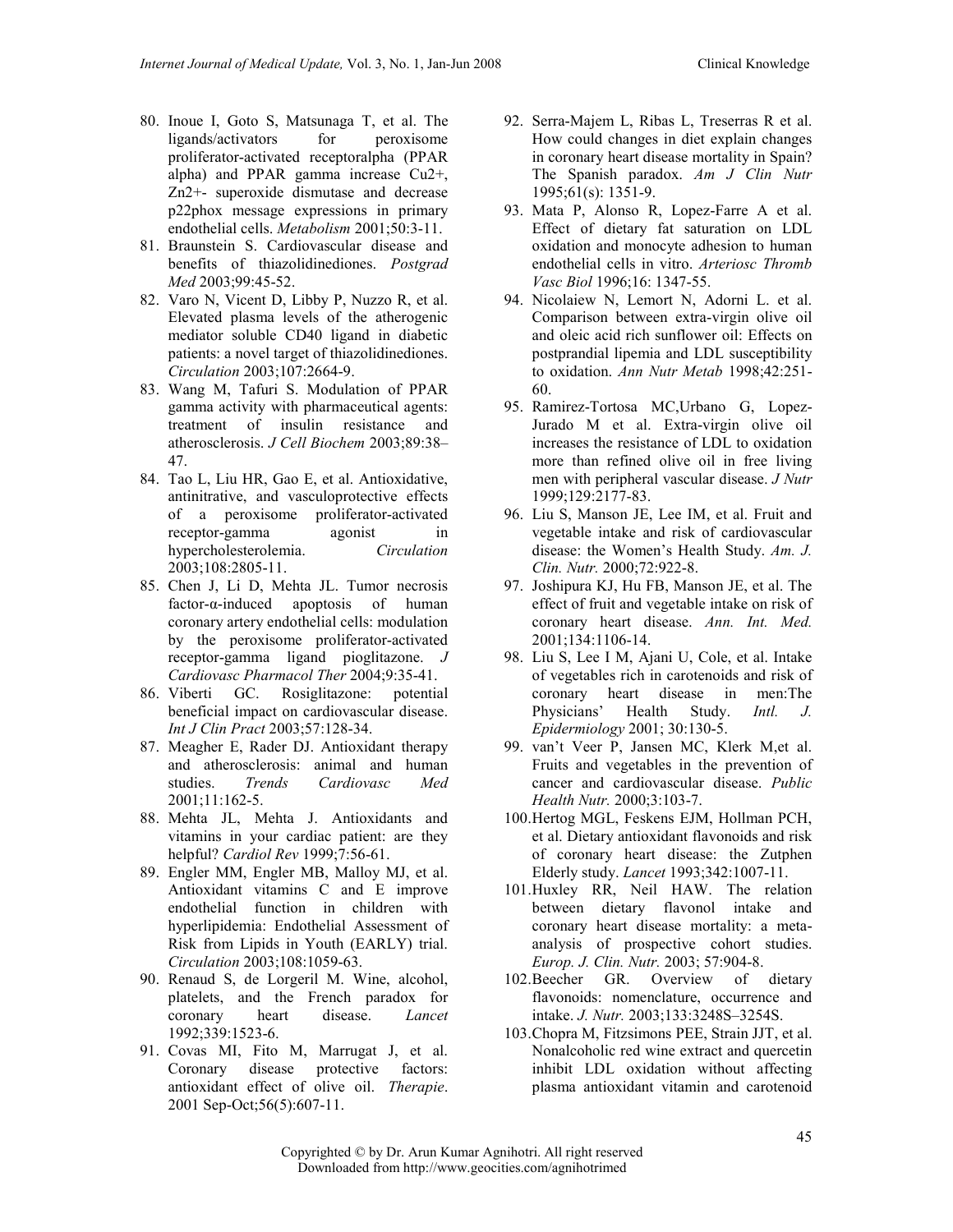concentrations. Clin. Chem 2000;46:1162- 70.

- 104.Fuhrman B, Aviram M. Flavonoids protect LDL from oxidation and attenuate atherosclerosis. Curr. Opin. Lipidol. 2001;12:41-8.
- 105.Caltagirone S, Ranelletti FO, Rinelli A, et al. Interaction with type II estrogen binding sites and antiproliferative activity of tamoxifen and quercetin in human nonsmall-cell lung cancer. Am. J. Respir. Cell. Mol. Biol 1997;17:51-9.
- 106.Pereira MA, Grubbs CJ, Barnes LH, et al. Effects of the phytochemicals, curcumin and quercetin, upon azoxymethane-induced colon cancer and 7, 12 dimethylbenz[a]anthracene-induced mammary cancer in rats. Carcinogenesis 1996;17:1305-11.
- 107.Siess MH, Leclerc J, Canivenc-Lavier MC, et al. Heterogenous effects of natural flavonoids on monooxygenase activities in human and rat liver microsomes. Toxicol. Appl. Pharmac. 1995;130:73-8.
- 108.Conseil G, Baubichon-Cortay H, Dayan G, et al. Flavonoids: a class of modulators with bifunctional interactions at vicinal ATP- and steroid-binding sites on mouse Pglycoprotein. Proc. Natl. Acad. Sci 1998;95:9831-6.
- 109.Agullo G, Gamet-Payrastre L, Manenti S, et al. Relationship between flavonoid structure and inhibition of phosphatidylinositol 3 kinase: a comparison with tyrosine kinase and protein kinase C inhibition. Biochem. Pharmac. 1997;53:1649-57.
- 110.Formica JV, Regelson W. Review of the biology of quercetin and related bioflavonoids. Food Chem Toxicol 1995;33:1061-80.
- 111.Engelhardt U., Finger A., Herzig B., et al. Determination of flavonol glycosides in black tea. Deutsche Lebensmittel-Rundschau 1992;88:69-73.
- 112.Kiviranta J, Huovinen K, Hiltunen R. Variation in phenolic substances in onion. Acta Pharmaceutica Fennica 1988;97:67- 72.
- 113.Hollman P. Buysman M P, van Gameren Y, et al. The sugar moiety is a major determinant of the absorption of dietary flavonoid glycosides in man. Free Rad. Res. 1999;31:569-73.
- 114.Hollman PC, van Trijp J, Buysman MN, et al. Relative bioavailability of the antioxidant

flavonoid quercetin from various foods in man. FEBS Lett 1997;418:152-6.

- 115.Hollman PC, de Vries JH, van Leeuwen SD, et al. Absorption of dietary quercetin glycosides and quercetin in healthy ileostomy volunteers. Am. J. Clin. Nutr. 1995;62:1276-82.
- 116.Manach C, Morand C, Crespy V, et al. Quercetin is recovered in human plasma as conjugated derivatives which retain antioxidant properties. FEBS Lett 1998;426:331-6.
- 117.Hollman PCH, Katan M B. Absorption, metabolism and bioavailability of flavonoids. Flavonoids in Health and Disease. Rice Evans C. Packer L. eds. Marcel Dekker Inc New York; 1998:483- 522.
- 118. Parthasarathy S, Steinberg D, Witztum JL.<br>The role of oxidized low-density The role of oxidized low-density lipoproteins in the pathogenesis of atherosclerosis. Ann Rev Med 1992;43:219- 25.
- 119.Navab M, Imes S, Hama S, et al. Monocyte transmigration induced by modifications of LDL in cocultures of human aortic wall cells is due to induction of monocyte chemotactic protein I synthesis and is abolished by HDL. J Clin Invest 1991;88:2039-46.
- 120.Kugiyama K, Kerns SA, Morrisett JD, et al. Impairment of endothelial-dependent arterial relaxation by lysolecithin in modified lowdensity lipoproteins. Nature 1990;344:160-  $\mathcal{D}$
- 121.Kita T, Kume N, Ishii K, et al. Oxidized LDL and expression of monocyte adhesion molecules. Diabetes Res Clin Pract 1999;45:123-6.
- 122.Huang YH, Schafer-Elinder L, Wu R, et al. Lysophosphatidylcholine (LPC) induces proinflammatory cytokines by a plateletactivating factor (PAF) receptor-dependent mechanism. Clin Exp Immunol 1999;116:326-31.
- 123.Carolina Aliaga, Eduardo A. Lissi. Comparison of the free radical scavenger activities of quercetin and rutin — An experimental and theoretical study. Canadian Journal of Chemistry 2004;82(12):1668-73.
- 124.Sim GS, Lee BC, Cho HS, et al. Structure activity relationship of antioxidative property of flavonoids and inhibitory effect on matrix metalloproteinase activity in UVA-irradiated human dermal fibroblast. Arch Pharm Res. 2007 Mar;30(3):290-8.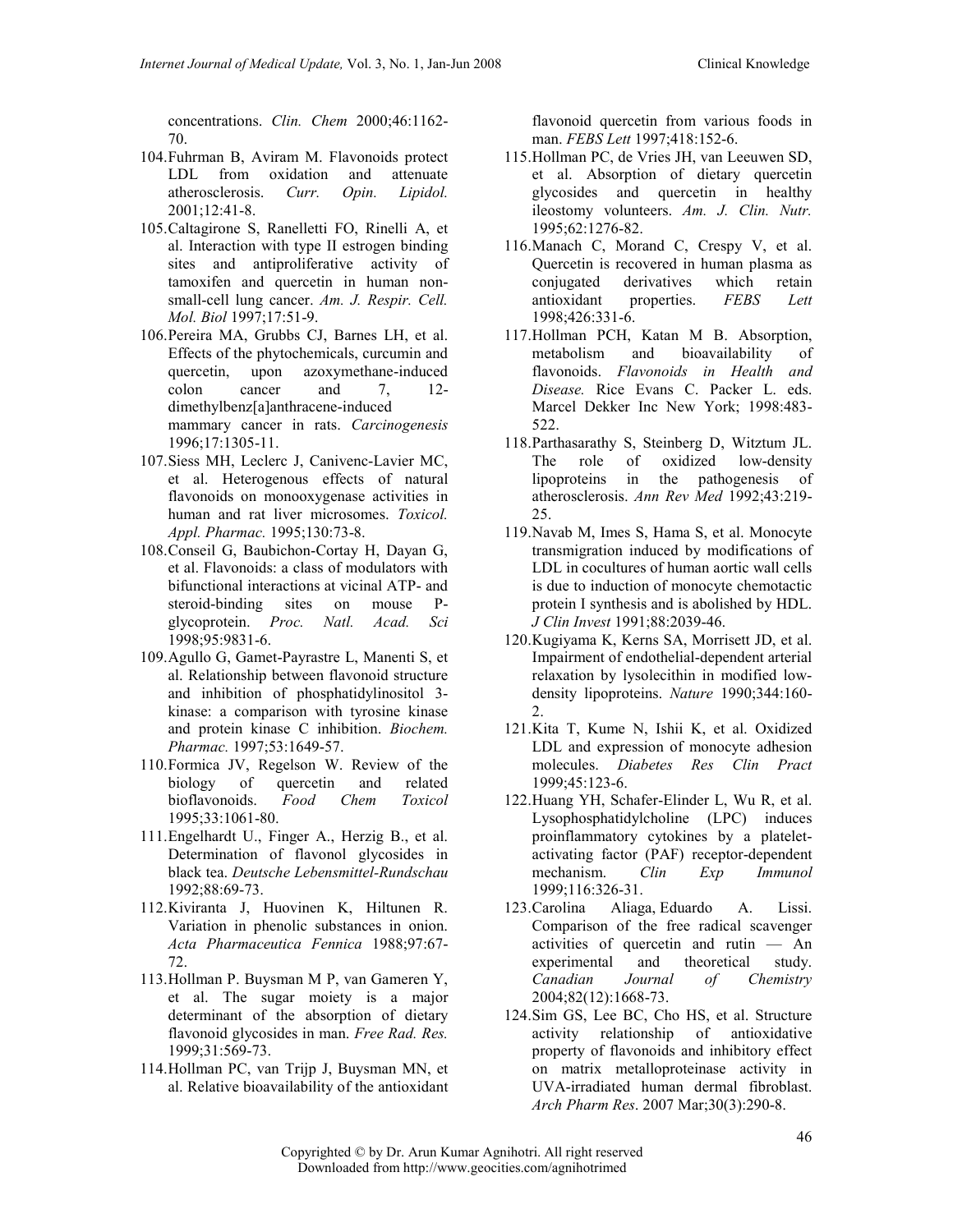- 125.da Silva EL, Abdalla DS, Terao J. Inhibitory effect of flavonoids on low-density lipoprotein peroxidation catalyzed by mammalian 15-lipoxygenase. IUBMB life 2000 Apr;49(4):289-95.
- 126.Chaillou LL, Nazareno MA. New method to determine antioxidant activity of polyphenols. J Agric Food Chem. 2006 Nov 1;54(22):8397-402.
- 127.Terao J, Piskula MK. Flavonoids and membrane lipid peroxidation inhibition. Nutrition 1999;15:790-1.
- 128.Robak J, Gryglewski RJ. Flavonoids are scavengers of superoxide anion. Biochem Pharmacol 1988;37:83-8.
- 129.Husain SR, Cillard J, Cillard P. Hydroxy radical scavenging activity of flavonoids. Phytochemistry 1987;26:2489-92.
- 130.Sorata Y, Takahama U, Kimura M. Protective effect of quercetin and rutin on photosensitized lysis of human erythrocytes in the presence of hematoporphyrin. Biochem Biophys Acta 1982;799:313-17.
- 131.Afanas'ev IB, Dorozhko AI, Brodskii AV, et al. Chelating and free radical scavenging mechanisms of inhibitory action of rutin and quercetin in lipid peroxidation. Biochem Pharmacol. 1989 Jun 1;38(11):1763-9.
- 132.Gryglewski RJ, Korbut R, Robak J, et al. Mechanism of antithrombotic action of flavonoids. Biochem Pharmacol. 1987;36:317-22.
- 133.Osman HE, Maalej N, Shanmuganayagam D, et al. Grape juice but not orange or grapefruit juice inhibits platelet activity in dogs and monkeys. J Nutr 1998;128:2307- 12.
- 134.Keevil J, Osman H, Maalej N, et al. Grape juice, but not orange juice or grapefruit juice, inhibits human platelet aggregation. J Nutr. 2000 Jan;130(1):53-6.
- 135.Pignatelli P, Pulcinelli FM, Celestini A, et al. The flavonoids quercetin and catechin synergistically inhibit platelet function by antagonizing the intracellular production of hydrogen peroxide. Am J Clin Nutr. 2000 Nov; 72(5):1150-5.
- 136.Havsteen B. Flavonoids, a class of natural products of high pharmacological potency. Biochem Pharmacol. 1983;32:1141-8.
- 137.Baumann J, Bruchhausen F, Wurm G. Flavonoids and related compounds as inhibition of arachidonic acid peroxidation. Prostaglandins 1980;20:627-39.
- 138.Welton AF, Hurley J, Will P. Flavonoids and arachidonic acid metabolism. Prog Clin Biol Res. 1988;280:301-12.
- 139.Welton AF, Tobias LD, Fiedler-Nagy C, et al. Effect of flavonoids on arachidonic acid metabolism. Prog Clin Biol Res. 1986;213:231-42.
- 140.Freedman JE, Parker C, Li L, et al. Select flavonoids and whole juice from purple grapes inhibit platelet function and enhance nitric oxide release. Circulation 2001 Jun 12;103(23):2792-8.
- 141.Marcus AJ, Safier LB. Thromboregulation: multicellular modulation of platelet reactive discourse in hemostasis and thrombosis. FASEB J. 1993;7(6):516-22.
- 142.Li FG, Wang ZY, Ruan CG, et al. The effects of quercetin on HLA f unction and metabolism. Chin Pharm Bull 1991;7(6) :466-9.
- 143.Liu W, Liang NC. Inhibitory effect of disodium quercetin-7,4'-disulfate on aggregation of pig platelets induced by thrombin and its mechanism. Acta Pharmacol Sin. 2000 Aug;21(8):737-41.
- 144.Conquer JA, Maini G, Azzini E, et al. Supplementation with quercetin markedly increases plasma quercetin concentration without effect on selected risk factors for heart disease in healthy subjects. J Nutr. 1998;128:593–7.
- 145.Janssen K, Mensink RP, Cox FJJ, et al. Effects of the flavonoids quercetin and apigenin on hemostasis in healthy volunteers: results from an in vitro and a dietary supplement study. Am J Clin Nutr. 1998;67:255–62.
- 146.Tzeng SH, Ko WC, Ko FN, et al. Inhibition of platelets by some flavonoids. Thromb Res. 1991;64:91–100.
- 147.Abe J, Berk BC. Reactive oxygen species as mediators of signal transduction in cardiovascular disease. Trends Cardiovasc Med 1998;8:59-64.
- 148.Griendling KK, Sorescu D, Ushio-Fukai M. NAD(P)H oxidase: role in cardiovascular biology and disease. Circ Res 2000;86:494- 501.
- 149.Alcocer F, Whitley D, Salazar Gonzales JF, et al. Quercetin inhibits human vascular smooth muscle cell proliferation and migration. Surgery 2002;131:198-204.
- 150.Yoshizumi M, Tsuchiya K, Kirima K, et al. Quercetin inhibits Shc- and phosphatidylinositol 3-kinase-mediated cjun N-terminal kinase activation by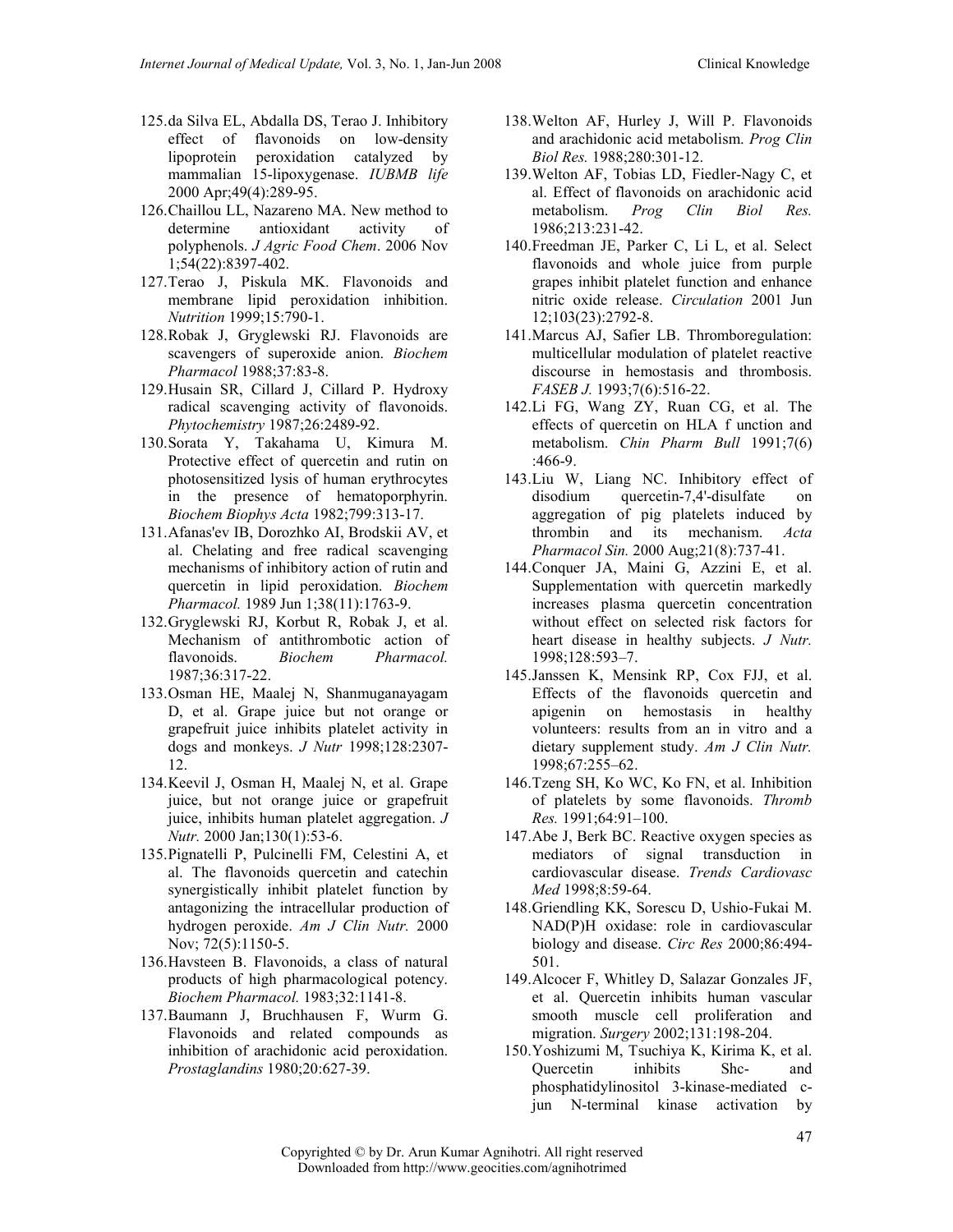angiotensin II in cultured rat aortic smooth muscle cells. Mol Pharmacol 2001;60:656- 65.

- 151.Moon SK, Cho GO, Jung SY, et al. Quercetin exerts multiple inhibitory effects on vascular smooth muscle cells: role of ERK1/2, cell-cycle regulation, and matrix metalloproteinase-9. Biochem Biophys Res Commun. 2003 Feb 21;301(4):1069-78.
- 152.Duarte J, Pérez-Palencia R, Vargas F, et al. Antihypertensive effects of the flavonoid quercetin in spontaneously hypertensive rats. Br J Pharmacol 2001;133:117-24.
- 153.Duarte J, Perez-Vizcaino F, Utrilla P, et al. Vasodilatory effects of flavonoids in rat aortic smooth muscle. Structure-activity relationships. Gen. Pharmacol. 1993;24:857−64.
- 154.Duarte J, Pérez-Vizcaíno F, Zarzuelo A, et al. Vasodilator effects of quercetin in isolated rat vascular smooth muscle. Eur. J. Pharmacol. 1993;239:1−7.
- 155.Galisteo M, García-Saura MF, Jiménez R, et al. Effects of chronic quercetin treatment on antioxidant defence system and oxidative status of deoxycorticosterone acetate-salthypertensive rats. Molecular and cellular biochemistry 2004;(259):91-9.
- 156.Garcia-Saura MF, Galisteo M, Villar IC, et al. Effects of chronic quercetin treatment in experimental renovascular hypertension. Mol Cell Biochem. 2005 Feb;270(1-2):147- 55.
- 157.Kloner RA, Przyklenk K, Whittaker P. Deleterious effects of oxygen radicals in Ischemia –reperfusion. Resolved and unresolved issues. Circulation 1989;80(5):1115-27.
- 158.Kilgore KS, Lucchesi BR. Reperfusion injury after myocardial infarction: the role of free radicals and the inflammatory response. Clin Biochem. 1993;26(5):359-70.
- 159.Ko KM, Garnett ME, Godin DV. Altered antioxidant status in ischemic/reperfused rabbit myocardium: reperfusion time-course study. Can J Cardiol 1990;6(7):299-304.
- 160.Leichtweis S, Ji LL. Glutathione deficiency intensifies ischaemia-reperfusion induced cardiac dysfunction and oxidative stress. Acta Physiol Scand 2001;172(1):1-10.
- 161.Steare SE, Yellon DM. The potential for endogenous myocardial antioxidants to protect the myocardium against ischaemiareperfusion injury: refreshing the parts exogenous antioxidants cannot reach? J Mol Cell Cardiol 1995;27(1):65-74.
- 162.Alberola A, Such L, Gil F, et al. Protective effect of N- acetylcysteine on ischaemiainduced myocardial damage in canine heart. Naunyn Schmiedebergs Arch Pharmacol 1991;343(5):505-10.
- 163.Nishinaka Y, Sugiyama S, Yokota M, et al. The effects of a high dose of ascorbate on ischemia-reperfusion-induced mitochondrial dysfunction in canine hearts. Heart Vessels 1992;7(1):18-23.
- 164.Cui J, Cordis GA, Tosaki A, et al. Reduction of Myocardial Ischemia Reperfusion Injury with Regular Consumption of Grapes. Annals of the New York Academy of Sciences 2002;957:302-7.
- 165.Brookes PS, Digerness SB, Parks DA, et al. Mitochondrial function in response to cardiac ischemia-reperfusion after oral treatment with quercetin. Free Rad Biol Med 2002 jun 1;32(11):1220-8.
- 166.Kolchin IuN, Maksiutina NP, Balanda PP, et al. The cardioprotective action of quercetin in experimental occlusion and reperfusion of the coronary artery in dogs. Farmakol Toksikol. 1991 Nov-Dec;54(6):20-3.
- 167.Wallace CH, Baczkó I, Jones L, et al. Inhibition of cardiac voltage-gated sodium channels by grape polyphenols. Br J Pharmacol. 2006 Nov;149(6):657-65.
- 168.Hajra L, Evans AI, Chen M, et al. The NFkappa B signal transduction pathway in aortic endothelial cells is primed for activation in regions predisposed to atherosclerotic lesion formation. Proc Natl Acad Sci U S A. 2000 Aug 1;97(16):9052-7.
- 169.Nair MP, Mahajan S, Reynolds JL, et al. The Flavonoid Quercetin Inhibits Proinflammatory Cytokine (Tumor Necrosis Factor Alpha) Gene Expression in Normal Peripheral Blood Mononuclear Cells via Modulation of the NF-κβ System. Clin Vaccine Immunol. 2006 March;13(3):319- 28
- 170.Galle J. Atherosclerosis and arteriitis: implications for therapy of cardiovascular disease. Herz. 2004 Feb;29(1):4-11.
- 171.Sudano I, Spieker LE, Hermann F, et al. Protection of endothelial function: targets for nutritional and pharmacological interventions. J Cardiovasc Pharmacol. 2006;47 (Suppl 2):S136-50; discussion S172-6.
- 172.Ridker PM, Hennekens CH, Buring JE, et al. C-reactive protein and other markers of inflammation in the prediction of